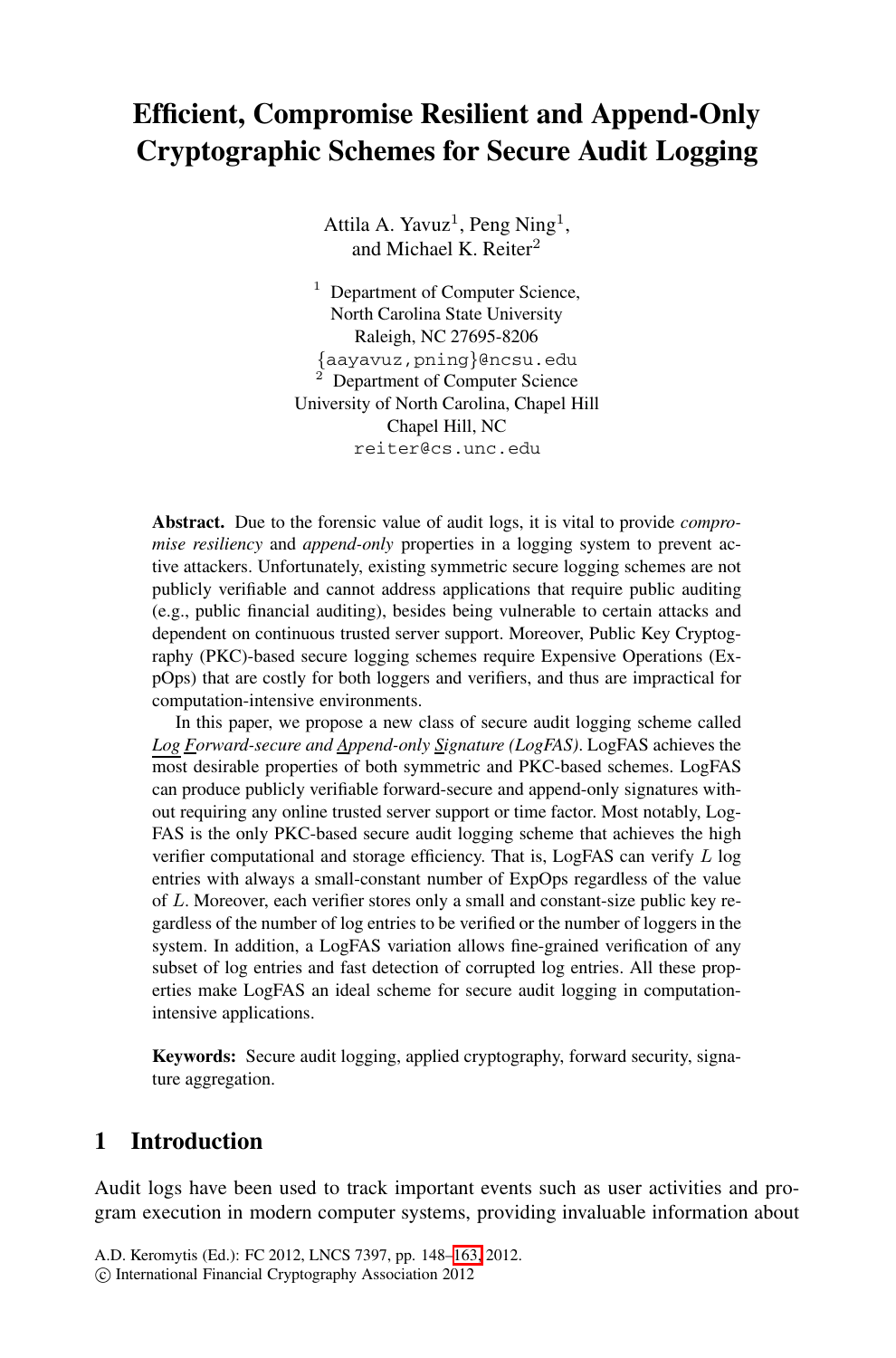the state of the systems (e.g., intrusions, crashes). Due to their forensic value, audit logs are an attractive target for attackers. Indeed, an experienced attacker may erase the [tra](#page-14-0)[ces](#page-14-1) of her malicious activities from the logs, or modify the log entries to implicate other users after compromising the system. Therefore, ensuring the integrity, authenticity and accountability of audi[t lo](#page-14-2)gs [in t](#page-14-3)[he p](#page-14-4)resence of attackers is critical for any modern computer system [9, 20, 25, 29].

There are straightfor[war](#page-14-5)[d te](#page-14-0)[chn](#page-15-1)iques to protect audit logs from active adversaries: (i) Using a tamper resistant hardware on each logging machine to prevent the adversary from modifying audit logs and (ii) transmitting each log entry as soon as it is generated to a remote trusted server. Unfortunately, these approaches have significant limitations as identified in [9, 19–21]: First, it is impractical to assume both the presence and the "bug-freeness" of a tamper resistant hardware on all types of platforms (e.g., wireless sensors [18], commercial off-the-shelf systems [7]) [17, 20]. Second, it is difficult to guarantee timely communication between each logging machine and the remote trusted server in the presence of active adversaries [11, 19, 29].

**Limitations [of](#page-13-0) [Pr](#page-14-2)[ev](#page-14-6)[iou](#page-14-7)[s](#page-14-3) [C](#page-14-3)[ryp](#page-14-0)[tog](#page-14-4)[rap](#page-15-1)hic Log Protection Techniques:** Cryptograp-hic mechanisms can protect the integrity of audit logs without relying on such techniques. In these settings, the log verifiers mig[ht n](#page-14-3)[ot b](#page-14-8)[e av](#page-14-4)ailable to verify the log entries once they are ge[ner](#page-14-3)[ate](#page-14-8)[d. H](#page-14-4)[en](#page-15-1)[ce,](#page-15-2) a logger may have to accumulate log entries for a period of time. If the adversary takes full control of the logging machine in this duration, no cryptographic mechanism can pre[ve](#page-14-9)[nt](#page-14-2) [her](#page-14-10) from modifying the post-attack log entries. However, the integrity of log entries accumulated before the attack should be protected (i.e., *forward-security* property) [1, 7, 9, 12, 17, 19, 20, 29]. Furthermore, this protection should not only guarantee the integrity of individual log entries but also the integrity of the log stream as a whole. That is, no selective deletion or truncation of log entries should be possible (i.e., *append-o[nly \(](#page-14-7)[agg](#page-14-4)regate)* property [17,18,20]). Forward-secure and aggregate signatures (e.g., [17,18,20,29,30]) achieve forward-security and appendonly properties simultaneously.

Pioneering forward-secure audit logging schemes [6,7,25] rely on symmetric primitives such as Message Authentication Code (MAC) to achieve computationally efficient integrity protection. However, the symmetric nature of these schemes does not allow p[ubli](#page-14-7)[c ve](#page-14-3)[rifi](#page-14-8)[abil](#page-14-4)[ity.](#page-15-1) This property is necessary for applications such as financial auditing applications where financial books of publicly held companies need to be verified by the current and potential future share holders [12, 20]. Furthermore, symmetric schemes [req](#page-14-3)[uire](#page-14-0) [on](#page-15-1)line remote trusted server support, which entails costly maintenance and attracts potential attacks besides being a potential single-point of failures. Finally, these schemes are shown to be vulnerable against the truncation and delayed detection attacks [19, 20] (no append-only property).

To mitigate the above problems, several PKC-based secure audit logging schemes have been proposed (e.g., [12, 17, 18, 20, 29]). These schemes are publicly verifiable and do not require an online TTP support. However, they are costly for loggers (except for BAF [29]) and extremely costly for the log verifiers. Second, to verify a particular log entry, all these schemes [17–19, 29] force log verifiers to verify the entire set of log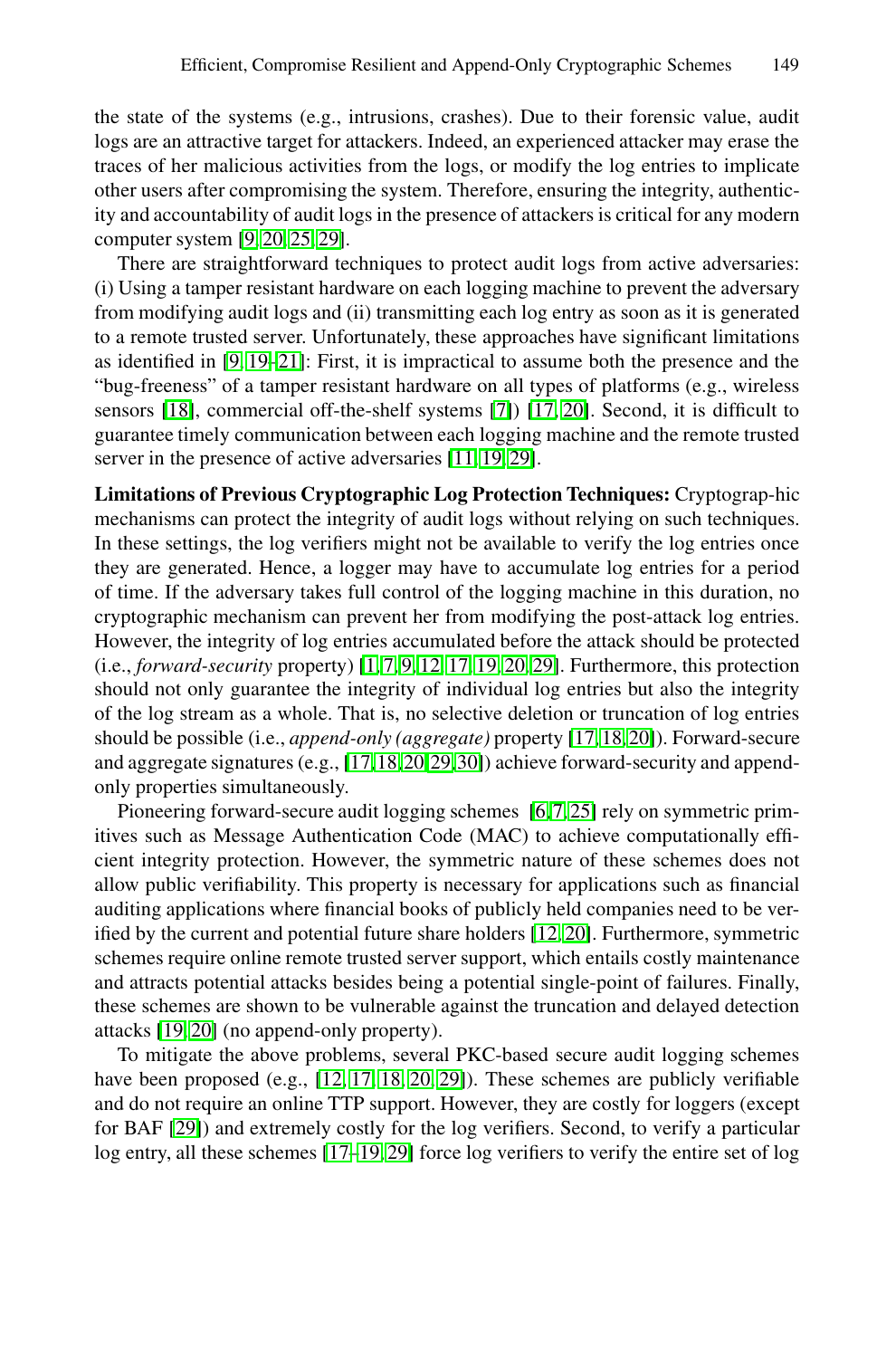#### <span id="page-2-1"></span>150 A.A. Yavuz, P. Ning, and M.K. Reiter

| Criteria       |                                                 |                                 | SYM                     |     |                                |                    |           |  |  |  |
|----------------|-------------------------------------------------|---------------------------------|-------------------------|-----|--------------------------------|--------------------|-----------|--|--|--|
|                | Computational                                   | LogFAS                          | FssAgg/iFssAgg<br>AΚ    | BLS | <b>BAF</b> Logcrypt            |                    | [7, 25]   |  |  |  |
|                | $Sig&Upd$ (per item)                            | ExpOp                           | ExpOp                   |     | H                              | $\overline{ExpOp}$ | Ή         |  |  |  |
| On-            | Ver, $(L$ items)                                | $ExpOp + O(L \cdot H)$          | $O(L \cdot (ExpOp + H)$ |     | $L\cdot H^2$<br>O <sub>1</sub> |                    |           |  |  |  |
| line           | Subset ver $(l' < L)$ $\rightarrow$ $ExpOp + O$ | $\cdot H$                       | $ExpOp + H$             | Н   |                                |                    |           |  |  |  |
|                | <b>Efficient Search</b>                         | Available                       |                         |     |                                |                    |           |  |  |  |
|                | Key Generation (Offline)                        |                                 | $(L \cdot H)$<br>Ο      |     |                                |                    |           |  |  |  |
| <b>Storage</b> | Verifier                                        | $S$ ) $K$<br>K<br>$\frac{1}{2}$ |                         |     |                                |                    | $K \vert$ |  |  |  |
|                | <b>Signer</b>                                   | $O(L+1)$<br>K                   |                         |     |                                |                    |           |  |  |  |
|                | Communication                                   | $O(L \cdot  D )$                |                         |     |                                |                    |           |  |  |  |
|                | <i>Public Verifiability</i>                     |                                 |                         | N   |                                |                    |           |  |  |  |
|                | Offline Server                                  | Y                               |                         |     |                                |                    | N         |  |  |  |
|                | <i>Immediate Verification</i>                   |                                 |                         | N   |                                |                    |           |  |  |  |
|                | <b>Immediate Detection</b>                      |                                 | v                       |     |                                |                    | N         |  |  |  |
|                | <i>Truncation Resilience</i>                    |                                 | v                       |     |                                | N                  | N         |  |  |  |

**Table 1.** Comparison of LogFAS schemes and their counterparts for performance, applicability, availability and security parameters

LogFAS is the only PKC-based secure audit logging sche[me](#page-2-0) that can verify  $O(L)$  items with a small-constant number of ExpOps; all other similar schemes require *O*(*L*) ExpOps. Similarly, LogFAS is the only one achieving constant number of public key storage (with respect to both number of data items and log entries to be verified) on the verifier side, while all other schemes incur either linear or quadratic storage overhead  $(S, |D|, |K|)$  denote the number of signers in the system, the approximate bit lengths of a log entry and the bit length of a keying material, respectively). At the same time, LogFAS is the only scheme that enables truncation-free subset verification and sub-linear search simultaneously.

entries, which entails a linear number of Expensive Operations  $(\text{ExpOps})^1$ , and failure of this verification does not give any information about which log entry(ies) is (are) responsible for t[he](#page-2-1) failure.

<span id="page-2-0"></span>**Our Contribution:** In this paper, we propose a new secure audit logging scheme, which we call *Log Forward-secure and Append-only Signature (LogFAS)*. We first develop a ma[in L](#page-14-7)[og](#page-14-3)[FAS](#page-14-4) [sc](#page-15-1)[hem](#page-15-2)e, and then extend it to provide additional capabilities. The desirable properties of LogFAS are outlined below. The first three properties show the efficiency of LogFAS compared with their PKC-based counterparts, while the other three properties demonstrate the applicability, availability and security advantages over their symmetric counterparts. Table 1 summarizes the above properties and compares LogFAS with its counterparts.

1. *Efficient Lo[g](#page-14-2) [Veri](#page-14-8)[fica](#page-14-10)tion with* O(1) *ExpOp*: All existing PKC-based secure audit logging schemes (e.g., [12, 17–20, 29, 30]) require  $O(L \cdot (ExpOp + H))$  to verify L log entries, which make them costly. LogFAS is the first PKC-based secure audit logging scheme that achieves signature verification with only a small-constant number of Ex $pOps$  (and  $O(L)$  hash operations). That is, LogFAS can verify L log entries with only a small-constant number of ExpOps regardless of the value of  $L$ . Therefore, it is much more efficient than all of its PKC-based counterparts, and is also comparably efficient with symmetric schemes (e.g., [7, 18, 25]) at the verifier side.

<sup>1</sup> For brevity, we denote an expensive cryptographic operation such as modular exponentiation or pairing as an ExpOp.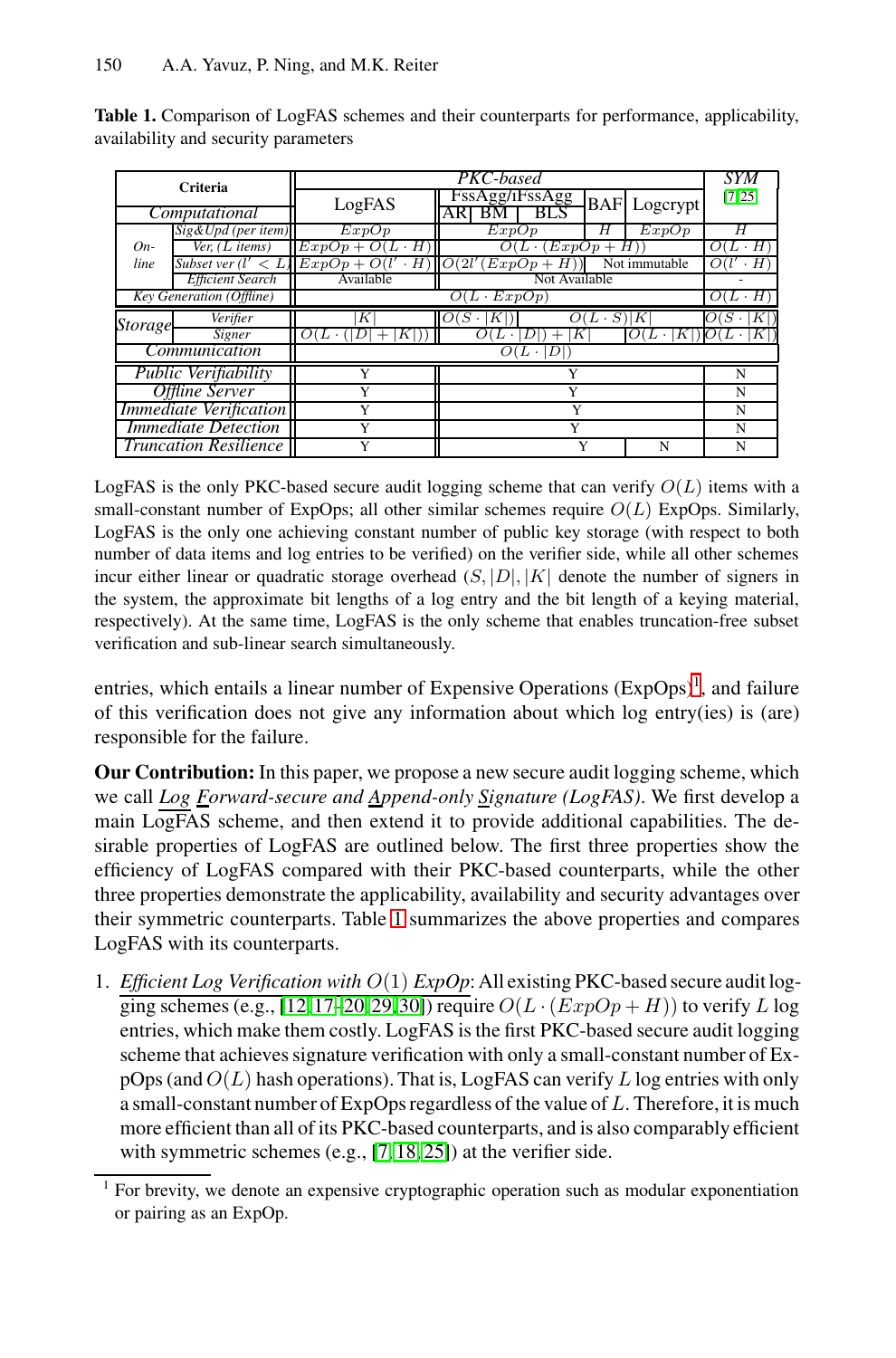- 2. *Efficient Fine-grained Verification and Change Detection*: LogFAS allows fine-grained verification with advantages over iFssAgg [20], the only previous solution for fine-grained verification: (i) Unlike iFssAgg schemes [20], LogFAS prevents the truncation attack<sup>2</sup> in the presence of individual signatures without doubling the verification cost. (ii) LogFAS can verify any selected subset with  $l' < L$  log entries with a smallconstant number of ExpOps, while iFssAgg schemes require  $O(2l')$ ExpOps. (iii) LogFAS can identify the corrupted [lo](#page-14-2)[g e](#page-14-8)[ntri](#page-14-10)es with a *sub-linear* number of ExpOps when most log entries are intact. In contrast, iFssAgg schemes always require a linear number of ExpOps.
- 3. *Verifier Storage Efficiency with* O(1) *[O](#page-14-7)[verh](#page-14-4)ead*: Each verifier in LogFAS only stores one public key independent of the number of loggers or the number of log entries to be verified. Therefore, it is the most verifier-storage-efficient scheme among all [exis](#page-15-2)ting PKC-based alternatives. This enables verifiers to handle a large number of log entries and/or loggers simultaneously without facing any storage problem.
- 4. *Public Verification*: Unlike the symmetric schemes (e.[g.,](#page-13-1) [7, 18, 25]), LogFAS can produce publicly verifiable signat[ure](#page-14-2)[s, a](#page-14-10)nd therefore it can protect applications requiring public auditing (e.g., e-voting, financial books) [12, 20].
- 5. *Independence of Online Trusted Server*: LogFAS schemes do not require online trusted server support to enable log verification. Therefore, LogFAS schemes achieve high availability, and are more reliable than the previous schemes that require such support (e.g., [7, 25, 30]).
- 6. *High Security*: We prove LogFAS to be forward-secure existentially unforgeable against adaptive chosen-message attacks in Random Oracle Model (ROM) [4]. Furthermore, unlike some previous symmetric schemes [7, 25], LogFAS schemes are also secure against both truncation and delayed detection attacks.

# **2 Preliminaries**

**Notation.**  $\parallel$  denotes the concatenation operation.  $\parallel x \parallel$  denotes the bit length of variable x.  $x \stackrel{\$}{\leftarrow} S$  denotes that variable x is randomly and uniformly selected from set S. For any integer  $l, (x_0, \ldots, x_l) \stackrel{\&}{\sim} \mathcal{S}$  means  $(x_0 \stackrel{\&}{\sim} \mathcal{S}, \ldots, x_l \stackrel{\&}{\sim} \mathcal{S})$ . We denote by  $\{0, 1\}^*$ the set of binary strings of any finite length.  $H$  is an ideal cryptographic hash function, which is defined as  $H : \{0,1\}^* \to \{0,1\}^{|H|}$ ; |H| denotes the output bit length of H.  $\mathcal{A}^{\mathcal{O}_0,\ldots,\mathcal{O}_i}(\cdot)$  denotes algorithm A is provided with oracles  $\mathcal{O}_0,\ldots,\mathcal{O}_i$ . For example,  $A^{Scheme. \dot{Sig}_{sk}(\cdot)}$  denotes that algorithm A is provided [with](#page-14-4) a *signing oracle* of signature scheme *Scheme* under private key *sk*.

**Definition 1.** *A signature scheme SGN is a tuple of three algorithms* (*Kg*, *Sig*, *Ver*) *defined as follows:*

<sup>&</sup>lt;sup>2</sup> The truncation attack is a special type of deletion attack, in which the adversary deletes a continuous subset of tail-end log entries. This attack can be prevented via "all-or-nothing" property [18]: The adversary either should remain previously accumulated data intact, or should not use them at all (she cannot selectively delete/modify any subset of this data [20]). LogFAS is proven to be secure against the truncation attack in Section 5.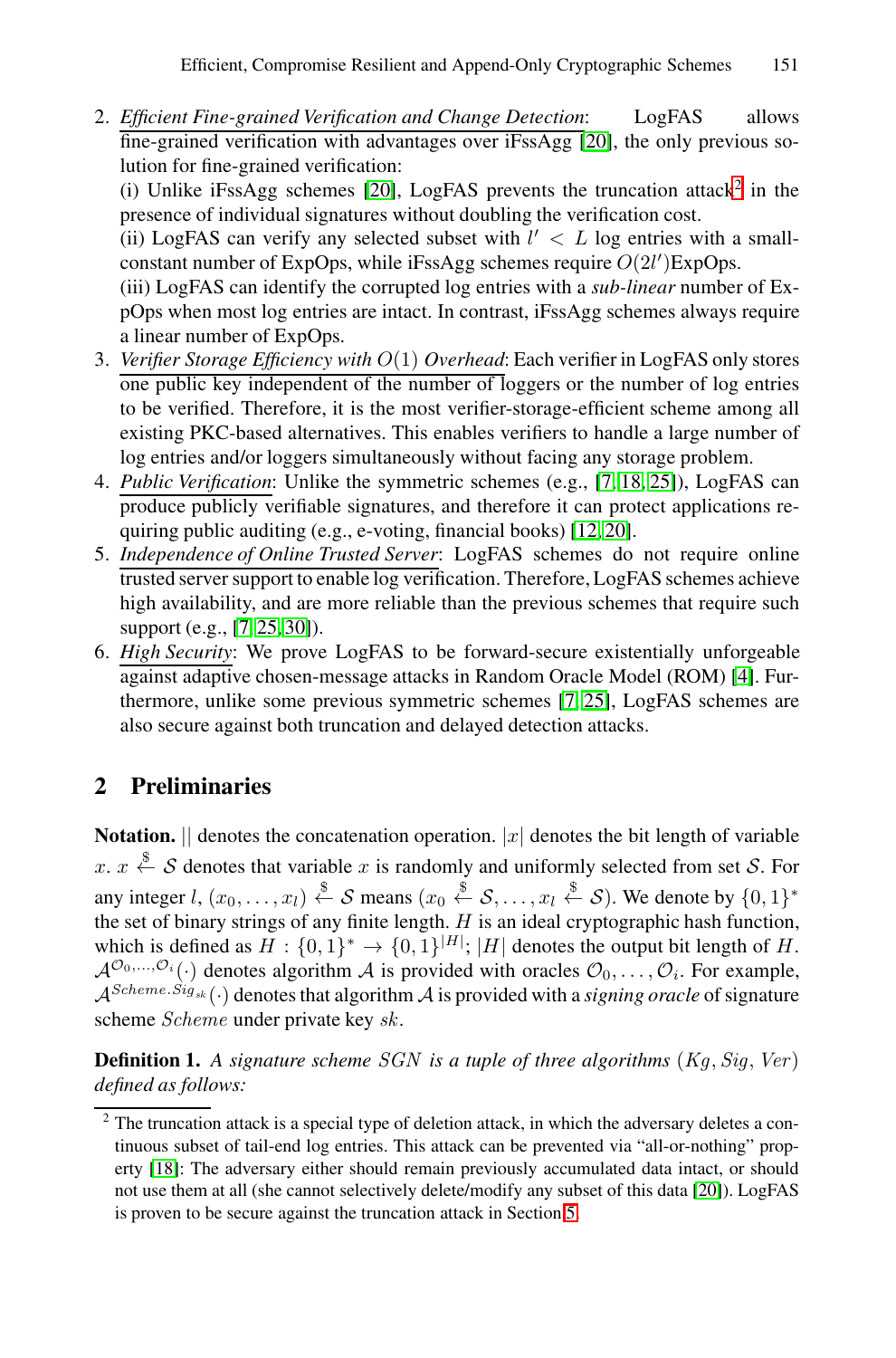- *-*  $(k, PK)$  ← *SGN*.*Kg*(1<sup> $k$ </sup>)*: Key generation algorithm takes the security parameter*  $1^{\kappa}$  *as the input. It returns a private/public key pair* (*sk, PK*) *as the output.*
- *-* σ ← *SGN* .*Sig*(*sk* , D)*: The signature generation algorithm takes sk and a data item* D *as the input. It returns a signature* σ *as the output (also denoted as* σ ← *SGN* .*Sigsk* (D)*).*
- *-* c ← *SGN* .*Ver*(*PK*, D, σ)*: The signature verification algorithm takes PK,* D *and* σ as the input. It outputs a bit c, with  $c = 1$  *meaning* valid and  $c = 0$  *meaning* invalid.

**Definition 2.** *Existential Unforgeability under Chosen Message Attack (EU-CMA) experiment for SGN is as follows:*

 $Experiment$   $Expt^{EU-CMA}_{SGN}(A)$ 

 $(sk, PK) \leftarrow SGN.Kg(1^{\kappa}), (D^*, \sigma^*) \leftarrow \mathcal{A}^{SGN.Sig_{sk}(\cdot)}(PK),$ 

*[I](#page-13-2)f*  $SGN$ .  $Ver(PK, D^*, \sigma^*) = 1$  *and*  $D^*$  *was not queried, return* 1*, else, return* 0*.* 

EU-CMA-advantage of A is  $Adv_{SGN}^{EU-CMA}(\mathcal{A}) = Pr[Expt_{SGN}^{EU-CMA}(\mathcal{A}) = 1].$ <br>EU-CMA-advantage of SGN is  $Adv_{SGN}^{EU-CMA}(t, L, \mu) = \max_{\mathcal{A}} \{Adv_{SGN}^{EU-CMA}(\mathcal{A})\},$ <br>where the maximum is over all A having time complexity t-making at most *where the maximum is over all* A *having time complexity* t*, making at most* L *oracle queries, and the sum of lengths of these queries being at most* μ *bits.*

<span id="page-4-0"></span>LogFAS is built on the Schnorr signature scheme [26]. It also uses an Incremental Hash function  $\mathcal{I}\mathcal{H}$  [3] and a generic signature scheme *SGN* (e.g., Schnorr) as building blocks. Both Schnorr and  $\mathcal{I}\mathcal{H}$  require that  $H: \{0,1\}^* \to \mathbb{Z}_q^*$  is a random oracle.

**Definition 3.** *The Schnorr signature scheme is a tuple of three algorithms*(*Kg*, *Sig*, *Ver*) *behaving as follows:*

- $(y, \langle p, q, \alpha, Y \rangle) \leftarrow Schnorr.Kq(1<sup>\kappa</sup>)$ *: Key generation algorithm takes*  $1<sup>\kappa</sup>$  *as the input. It generates large primes* q and  $p > q$  *such that*  $q|(p - 1)$ *, and then generates a* generator  $\alpha$  of the subgroup G of order q in  $\mathbb{Z}_p^*$ . It also generates  $(y \stackrel{\$}{\leftarrow} \mathbb{Z}_q^*$ ,  $Y \leftarrow$  $\alpha^y \mod p$ *), and returns private/public keys*  $(y, \langle p, q, \alpha, Y \rangle)$  *as the output.*
- *-* (s, R, e) ← *Schnorr* .*Sig*(y,D)*: Signature generation algorithm takes private key* y *and a data item* D *as the input. It returns a signature triplet* (s, R, e) *as follows:*

 $R \leftarrow \alpha^r \bmod p, \ e \leftarrow H(D||R), \ s \leftarrow (r - e \cdot y) \bmod q, \ where \ r \stackrel{\$}{\leftarrow} \mathbb{Z}_q^*.$ 

 $a \leftarrow Schnorr. Ver(\langle p, q, \alpha, Y \rangle, D, \langle s, R, e \rangle)$ : Signature verification algorithm takes *public key*  $\langle p, q, \alpha, Y \rangle$ , data item D and signature  $\langle s, R, e \rangle$  as the input. It returns a *bit* c, with  $c = 1$  *meaning* valid *if*  $R = Y^e \alpha^s \mod p$ , and with  $c = 0$  otherwise.

**Definition 4.** *Given a large random integer* q *and integer* L*, incremental hash function family*  $\mathcal{I}\mathcal{H}$  *i[s d](#page-13-3)efined as follows: Given a random key*  $z = (z_0, \ldots, z_{L-1})$ *, where*  $(z_0, \ldots, z_{L-1}) \stackrel{\$}{\leftarrow} \mathbb{Z}_q^*$  $(z_0, \ldots, z_{L-1}) \stackrel{\$}{\leftarrow} \mathbb{Z}_q^*$  $(z_0, \ldots, z_{L-1}) \stackrel{\$}{\leftarrow} \mathbb{Z}_q^*$  and hash function H, the associated incremental hash function  $\mathcal{I}\mathcal{H}^{q,L}_s$  takes an arbitrary data item set  $D_0,\ldots,D_{L-1}$  as the input. It returns an integer<br> $T\in Z$  as the sutput  $T \in Z_a$  *as the output,* 

Algorithm  $\mathcal{I}H_z^{q,L}(D_0,\ldots,D_{L-1})$ <br>  $T \leftarrow \sum_{j=0}^{L-1} H(D_j)z_j \text{ mod } q$ , return T.

Target Collision Resistance (TCR) [5] of IH relies on the intractability of *Weighted Sum of Subset (WSS) problem* [3, 13] assuming that *H* is a random oracle.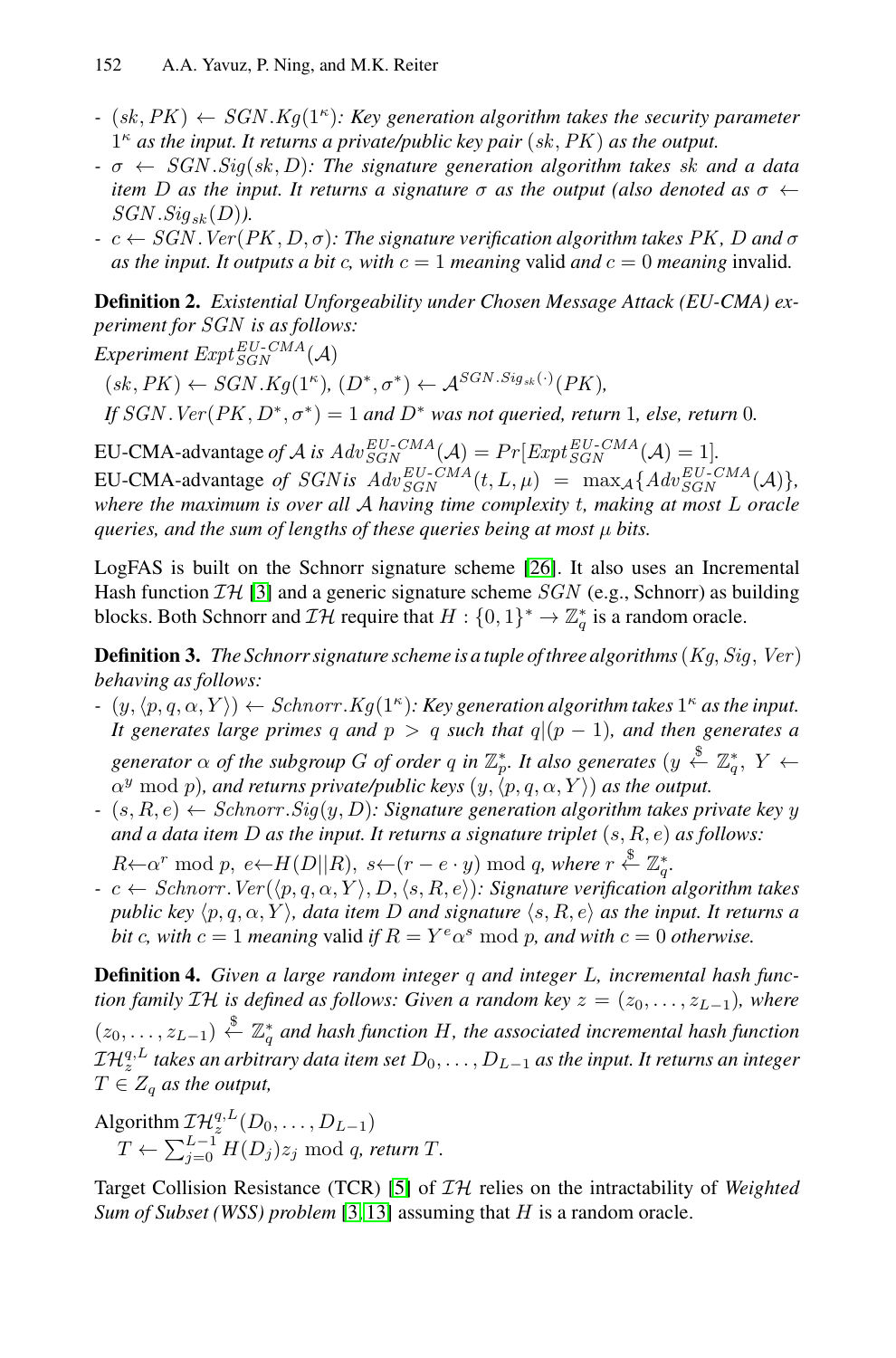**Definition 5.** *Given*  $\mathcal{I}H_1^{q,L}$ , let  $\mathcal{A}_0$  *be an algorithm that returns a set of target messages, and* <sup>A</sup>1 *be an algorithm that returns a bit. Consider the following experiment: Experiment*  $Expt_{\mathcal{I}\mathcal{H}_z^{q,L}}^{TCR}(\mathcal{A} = (\mathcal{A}_0, \mathcal{A}_1))$  $(D_0, \ldots, D_{L-1}) \stackrel{1}{\leftarrow} \mathcal{A}_0(L), z = (z_0, \ldots, z_{L-1}) \stackrel{\$}{\leftarrow} \mathbb{Z}_q^*,$  $T \leftarrow \mathcal{I} \mathcal{H}_{z}^{q,L}(D_0, \ldots, D_{L-1}), (D_0^*, \ldots, D_{L-1}^*) \leftarrow \mathcal{A}_1(D_0, \ldots, D_{L-1}, T, \mathcal{I} \mathcal{H}_{z}^{q,L})$ *If*  $T = \mathcal{I} \mathcal{H}_z^{q,L}(D_0^*, \ldots, D_{L-1}^*) \wedge \exists j \in \{0, \ldots, L-1\} : D_j^* \neq D_j$ , return 1, else, *return* 0*.*

TC[R-](#page-13-4)[adv](#page-14-13)antage of A is  $Adv_{\mathcal{I}\mathcal{H}_2^{q,L}}^{TCR}(\mathcal{A}) = Pr[Expt_{\mathcal{I}\mathcal{H}_2^{q,L}}^{TCR}(\mathcal{A}) = 1].$  $Adv_{\mathcal{I}\mathcal{H}_2^{q,L}}^{TCR}(\mathcal{A}) = Pr[Expt_{\mathcal{I}\mathcal{H}_2^{q,L}}^{TCR}(\mathcal{A}) = 1].$  $Adv_{\mathcal{I}\mathcal{H}_2^{q,L}}^{TCR}(\mathcal{A}) = Pr[Expt_{\mathcal{I}\mathcal{H}_2^{q,L}}^{TCR}(\mathcal{A}) = 1].$ TCR-advantage of  $\mathcal{I}\mathcal{H}_{z}^{q,L}$  $\mathcal{I}\mathcal{H}_{z}^{q,L}$  $\mathcal{I}\mathcal{H}_{z}^{q,L}$  is  $Adv_{\mathcal{I}\mathcal{H}_{z}^{q,L}}^{TCR}(t) = \max_{\mathcal{A}} \{Adv_{\mathcal{I}\mathcal{H}_{z}^{q,L}}^{TCR}(\mathcal{A})\}$  $Adv_{\mathcal{I}\mathcal{H}_{z}^{q,L}}^{TCR}(t) = \max_{\mathcal{A}} \{Adv_{\mathcal{I}\mathcal{H}_{z}^{q,L}}^{TCR}(\mathcal{A})\}$  $Adv_{\mathcal{I}\mathcal{H}_{z}^{q,L}}^{TCR}(t) = \max_{\mathcal{A}} \{Adv_{\mathcal{I}\mathcal{H}_{z}^{q,L}}^{TCR}(\mathcal{A})\}$  $Adv_{\mathcal{I}\mathcal{H}_{z}^{q,L}}^{TCR}(t) = \max_{\mathcal{A}} \{Adv_{\mathcal{I}\mathcal{H}_{z}^{q,L}}^{TCR}(\mathcal{A})\}$  $Adv_{\mathcal{I}\mathcal{H}_{z}^{q,L}}^{TCR}(t) = \max_{\mathcal{A}} \{Adv_{\mathcal{I}\mathcal{H}_{z}^{q,L}}^{TCR}(\mathcal{A})\}$ , where the maxi*mum is over all* A *having t[ime](#page-14-3) [co](#page-14-4)[mpl](#page-14-10)[exity](#page-15-1)* t*[.](#page-15-2)*

## **3 Syntax and Models**

LogFAS is a Forward-secure and Append-only Signature (FSA) scheme, which combines *key-evolve* (e.g., [2, 15]) and *signature aggregation* (e.g., [8]) techniques. Specifically, LogFAS is built on the Schnorr signature scheme [23, 26], and it integrates forward-security and sign[atur](#page-14-8)[e ag](#page-14-4)gregation st[ra](#page-10-0)tegies in a novel and efficient way. That is, different from previous approaches (e.g., [17–20, 25, 29, 30]), LogFAS introduces verification with a constant number of ExpOps, selective subset verification and sublinear search properties via incremental hashing [3] and masked tokens in addition to the above strategies.

Before giving more details, we briefly discuss the *append-only* signatures. A forwardsecure and aggregate signature scheme is an *append-only* signature scheme if no message can be re-ordered or selectively deleted from a given stream of messages, while new messages can be appended to the stream [18, 20]. In Section 5, we prove that Log-FAS is an append-only signature scheme.

**Definition 6.** *A FSA is comprised of a tuple of three algorithms* (*Kg*, *FASig*, *FAVer*) *behaving as follows:*

- *-*  $(\mathit{sk}, \mathit{PK})$  ←  $\mathit{FSA.Kg}(1\kappa, L)$ : The key generation algorithm takes the security pa*rameter* 1<sup>κ</sup> *and the maximum number of key updates* L *as the input. It returns a private/public key pair* (*sk*,*PK*) *as the output.*
- $(sk_{j+1}, \sigma_{0,j})$  ← *FSA.FASig* $(sk_j, D_j, \sigma_{0,j-1})$ *: The forward-secure and appendonly signing algorithm takes the current private key*  $sk_j$ *, a new message*  $D_j$  to be *signed and the append-only signature*  $\sigma_{0,j-1}$  *on the previously signed messages* ( $D_0$ ,  $\dots, D_{i-1}$ ) *as the input. It computes an append-only signature*  $\sigma_{0,i}$  *on*  $(D_0, \dots, D_i)$ *, evolves (updates)*  $sk_j$  *to*  $sk_{j+1}$ *, and returns*  $(sk_{j+1}, \sigma_{0,j})$  *as the output.*
- $\mathcal{L} \leftarrow \text{FSA.FAVer}(\mathcal{P}K, \langle \mathcal{D}_0, \ldots, \mathcal{D}_j \rangle, \sigma_{0,j})$  $\mathcal{L} \leftarrow \text{FSA.FAVer}(\mathcal{P}K, \langle \mathcal{D}_0, \ldots, \mathcal{D}_j \rangle, \sigma_{0,j})$  $\mathcal{L} \leftarrow \text{FSA.FAVer}(\mathcal{P}K, \langle \mathcal{D}_0, \ldots, \mathcal{D}_j \rangle, \sigma_{0,j})$ *: The forward-secure and append-only verification algorithm takes PK*,  $\langle D_0, \ldots, D_j \rangle$  *and their corresponding*  $\sigma_{0,j}$  *as the input. It returns a bit c, with*  $c = 1$  *meaning* valid, and  $c = 0$  *otherwise.*

In LogFAS, private key *sk* is a vector, whose elements are comprised of specially constructed Schnorr private keys and a set of tokens. These tokens later become the part of append-only signature  $\sigma$  accordingly. The public key *PK* is a system-wide public key that is shared by all verifiers, and is comprised of two long-term public keys. Details are given in Section 4.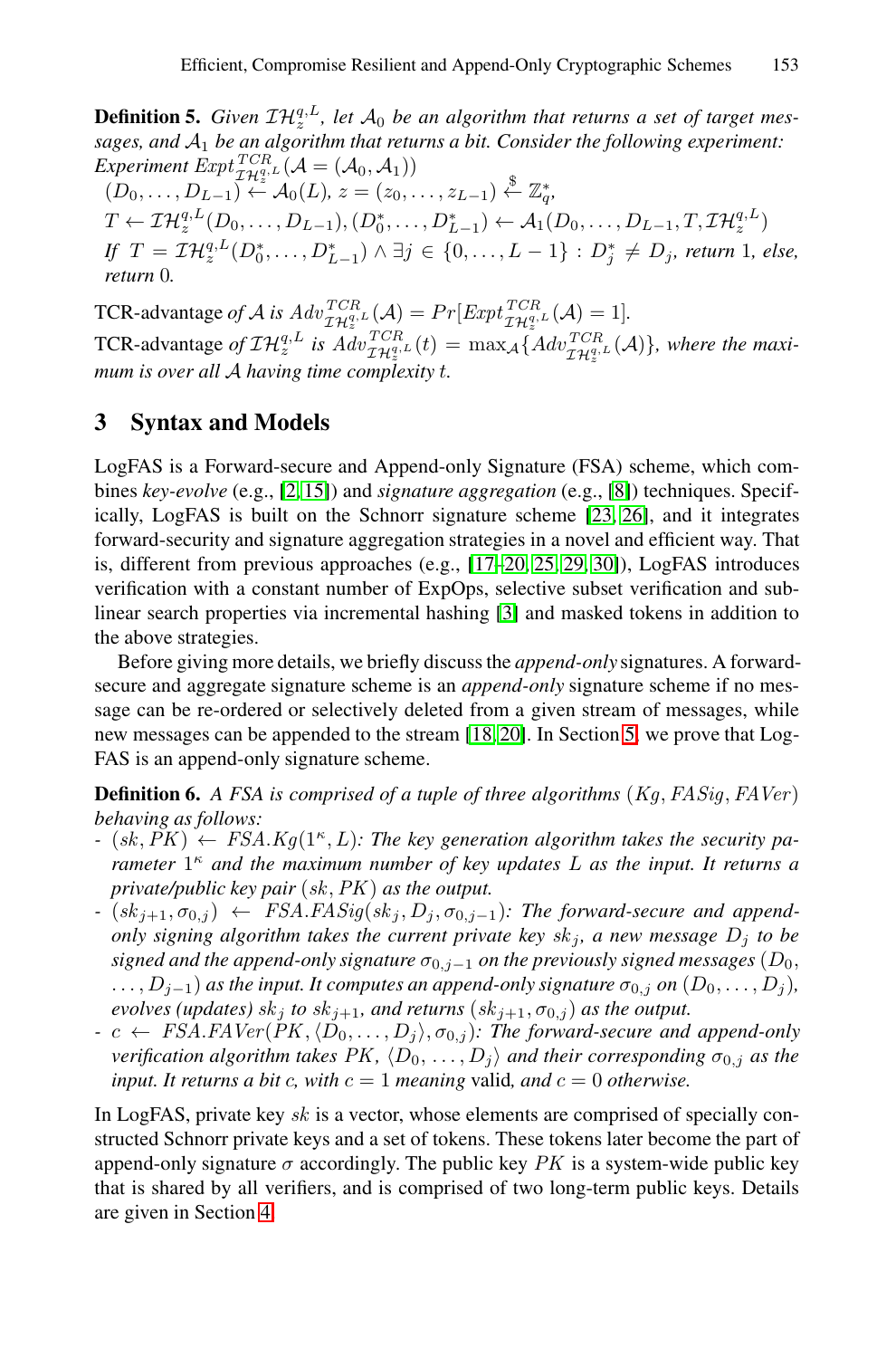#### **3.1 System Model**

LogFAS system model is comprised of a *Key Generation Center (KGC)* and multiple signers (i.e., logging machines that could be compromised) and verifiers. As in forwardsecure stream integrity model (e.g., [7, 17, 18]), signers honestly execute the scheme until they are compromised by the adversary. Verifiers may be *untrusted*.

The KGC executes *LogFAS*.*Kg* once offline before the deployment, and distributes a distinct private key/token set (auxiliary signature) to each signer, and two long-term public keys to all verifiers. After the deployment, a signer computes the forward-secure and append-only signature of log entries with *LogFAS*.*FASig*, and verifiers can verify the signature of any signer with *LogFAS*.*FAVer* via two public keys without communicating with KGC (constant storage overhead at the verifier s[ide](#page-6-0)).

In LogFAS, the same logger computes the append-only signature of her own log entries. Note that this form of signature computation is ideal for the envisioned secure audit logging applications, since each logger is only responsible for her own log entries.

#### <span id="page-6-0"></span>**3.2 Security Model**

A FSA scheme is proven to be *ForWard-secure Existentially Unforgeable against Chosen Message Attack (FWEU-CMA)* based on the experiment defined in Definition 7. In this experiment,  $A$  is provided with two types of oracles that she can query up to  $L$ messages in total as follows:

A is first provided with a *batch signing oracle*  $FASig_{sk}(\cdot)$ . For each batch query j, A queries  $FASig_{sk}(\cdot)$  on a set of message  $\overrightarrow{D}_j$  of her choice once.  $FASig_{sk}(\cdot)$  returns a forward-secure and append-only signature  $\sigma_{0,j}$  under *sk* by aggregating  $\sigma_j$ (i.e., the current append-only signature) on  $\overrightarrow{D}_i$  with the previous signature  $\sigma_{0,i-1}$  on  $\overrightarrow{D}_0,\ldots,\overrightarrow{D}_{j-1}$  that A queried. Assume that A makes i batch queries (with  $0 \leq l \leq L$ individual messages) as described the above until she decides to "break-in".

A then queries the *Break-in* oracle, which returns the remaining  $L - l$  private keys to  $A$  (if  $l = L$  *Break-in* rejects the query).

**Definition 7.** FWEU-CMA experiment *is defined as follows:*  $Experiment$   $Expt_{FSA}^{FWEU-CMA}(\mathcal{A})$ 

 $(\textit{sk}, \textit{PK}) \leftarrow \textit{FSA.Kg}(1\text{K}, L), (\overrightarrow{D}^*, \sigma^*) \leftarrow \mathcal{A}^{\textit{FASig}_{sk}(\cdot), \textit{Break-in}}(\textit{PK}),$ 

 $\mathit{If FSA.FAVer}(PK, \overrightarrow{D}^*, \sigma^*) = 1 \land \forall I \subseteq \{0, \ldots, l\}, \overrightarrow{D}^* \neq ||_{k \in I} \overrightarrow{D}_k$ , return 1*, else*, *return* 0*.*

F[WE](#page-13-1)U-CMA-advantage of A is  $Adv_{FSA}^{FWEU-CMA}(\mathcal{A}) = Pr[Expt_{FSA}^{FWEU-CMA}(\mathcal{A}) = 1].$ 

FWEU-CMA-advantage of *FSA is*  $Adv_{FSA}^{FWEU-CMA}(t, L, \mu) = \max_{A}$ <br>*I Adv<sup>FWEU-CMA*(A)) where the maximum is over all A having time complexity t</sup>  ${Adv_{FSA}^{FWEU-CMA}(A)}$ , where the maximum is over all A *having time complexity t*, making at most L oracle queries, and the sum of lengths of these queries heing at most *making at most* L *oracle queries, and the sum of lengths of these queries being at most* μ *bits.*

The above experiment does not implement a random oracle for A explicitly. However, we still assume the *Random Oracle Model (ROM)* [4], since Schnorr signature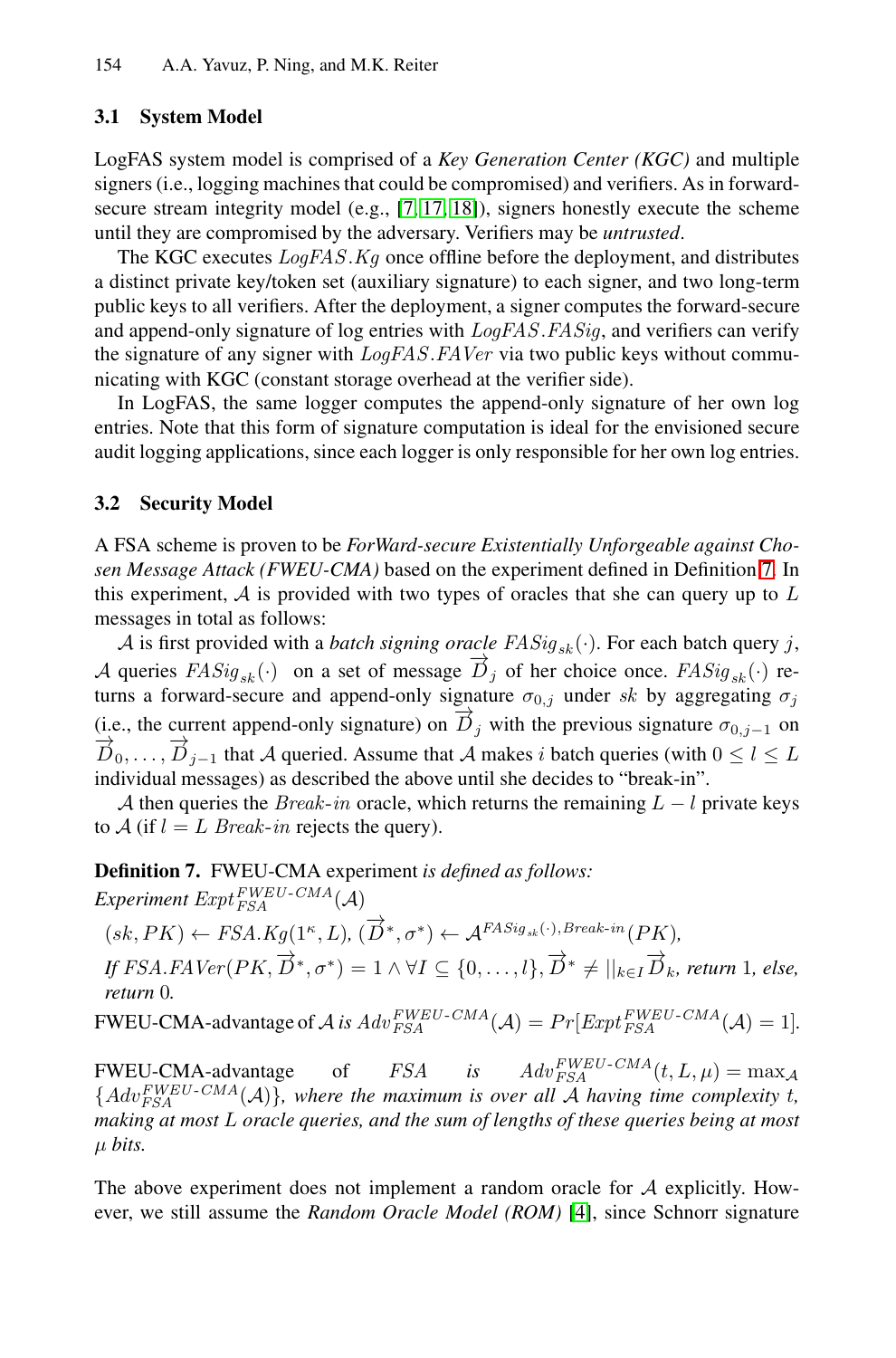<span id="page-7-0"></span>scheme [26] on which LogFAS is built requires the ROM. Note that this experiment also captures the *tr[un](#page-10-1)cation attacks*:

 $(i)$  The winning condition of  $A$  subsumes the truncation attack in addition to data modification. That is,  $\mathcal A$  wins the experiment when she either modifies a data item or keeps data items intact but outputs a valid signature on a subset of a given batch query (i.e., she splits an append-only signature without knowing its individual signatures).

*(ii)* LogFAS uses a standard signature scheme *SGN* to *prevent truncation attacks* by computing signatures of counter values. Resilience against the traditional data forgery (without truncation) relies on EU-CMA property of *Schnorr* and target collision-freeness of  $\mathcal{I}\mathcal{H}$ . In Theorem 1, we prove that a successful truncation attack against LogFAS is equivalent to breaking *SGN* , and a successful data modification (including re-ordering) against LogFAS is equivalent to breaking *Schnorr* or IH.

## **4 LogF[AS](#page-14-3) [S](#page-14-3)[ch](#page-14-4)[em](#page-15-1)es**

In this section, we first present the intuition and detailed description of LogFAS, and then describe a LogFAS variation that has additional capabilities.

#### **4.1 LogFAS Sch[eme](#page-15-1)**

All existing FSA constructions [17–20, 29] rely [on](#page-14-7) [a](#page-14-7) [dir](#page-14-3)[ect](#page-14-4) combination of an aggregate signature (e.g., [8]) and a forward-secure signature (e.g., [1, 15]). Therefore, the resulting constructions simultaneously inherit all overheads of their base primitives: (i) Forward-secure signatures on individual data items, which are done separately from the append-only design, force verifiers to perform  $O(l)$  ExpOps. (ii) These schemes either eliminate ExpOps from the logging phase with pre-computation but incur quadratic storage overhead to the verifiers (e.g., [29]), or require E[xp](#page-7-1)Ops in the logging phase for each log entry and incur linear storage overhead to the verifiers (e.g., [12, 17, 20]).

<span id="page-7-1"></span>The above observations inspired us to design cryptographic mechanisms that can verify *the integrity of entire log entry set once directly* (preserving forward-security), instead of checking the integrity of each data item individually, though the signing operations have to be performed on individual data items. That is, instead of verifying each item one-by-one with the corresponding public key(s), verify all of them via a *single set of aggregated cryptographic components*(e.g., tokens as auxiliary signatures). T[he](#page-14-2)se mechanisms also achieve constant storage overhead at the [ve](#page-14-7)rifier side<sup>3</sup>.

We achieve these goals with a provable security by using Schnorr signature and incremental hash  $\mathcal{I}H$  as follows:

*a)* To compute a forward-secure and append-only Schnorr signature, we aggregate each individual signature  $s_l$  on  $D_l$  with the previous aggregate signature as  $s_{0,l} \leftarrow$  $s_{0,l-1} + s_l \mod q$ ,  $(0 < l \le L - 1, s_{0,0} = s_0)$ . This is done by using a distinct private key pair  $(r_j, y_j)$  for  $j = 0, \ldots, L - 1$  on each data item.

 $3$  In all existing forward-secure and/or aggregate (append-only) logging schemes (e.g., [7, 12, 17, 19, 20, 29]), the signer side storage overhead is dominated by the accumulated logs, which already incur a linear storage overhead.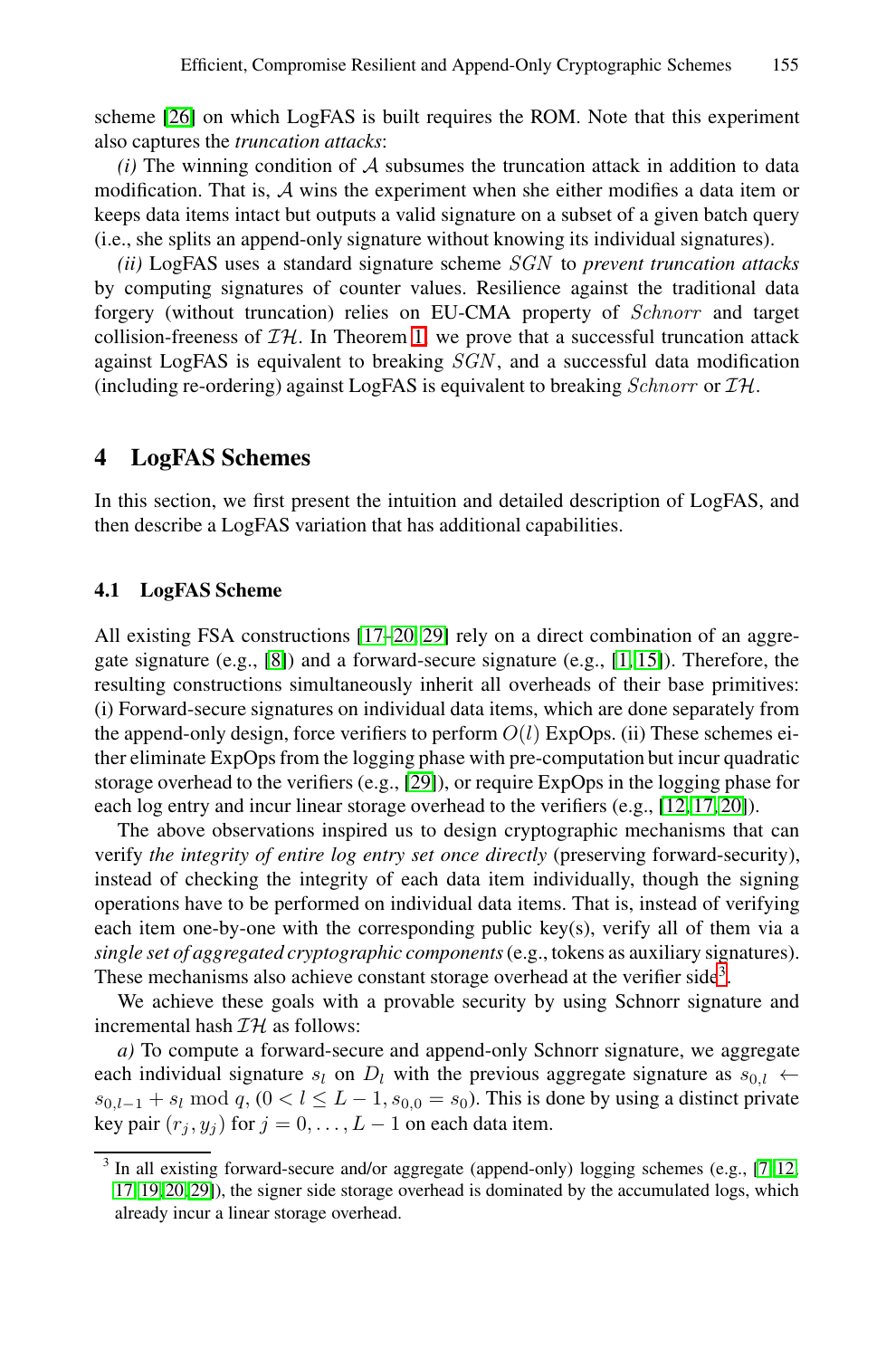#### 156 A.A. Yavuz, P. Ning, and M.K. Reiter

*b)* Despite being forward-secure, the above construction still requires an ExpOp for each data item. To verify the signature on  $D_0, \ldots, D_l$  with only [a](#page-4-0) small-constant number of ExpOps, we introduce the notion of *token*.

In LogFAS, each Schnorr private  $y_i$  is comprised of a random key pair  $(a_i, d_i)$  for  $j = 0, \ldots, L - 1$ . Random key  $a_j$  is mutually blinded with another random factor  $x_j$ and also a long-term private key b for  $j = 0, \ldots, L - 1$ . The result of these blinding operations is called *auxiliary signature* (token)  $z_i$ , which can be kept publicly without revealing information about  $(a_i, x_j)$  and also can be authenticated with the long-term public key B by all verifiers. Furthermore, these masked tokens  $z = z_0, \ldots, z_l$  also serve as a one-time initialization key for the incremental hash as  $\mathcal{I}H_z^{q,l}$  (Definition 4), which enable verifiers to reduce the integrity of each  $D_i$  into the integrity of a final tag  $z_{0,l}$ . This operation preserves the integrity of each  $D_j$  and verifiability of each  $z_j$  (via public key  $B$ ) without ExpOps.

*c*) To verify  $(s_{0,l}, z_{0,l})$  via B in an aggregate form, verifiers also aggregate tokens  $R_j$  as  $R_{0,l} \leftarrow \prod_{j=0}^{l} R_j \mod p$ , where p a large prime on which the group was con-<br>structed However initially  $(s_0, R_0, z_0)$  cannot be verified directly via B, since the structed. However, initially,  $(s_{0,l}, R_{0,l}, z_{0,l})$  cannot be verified directly via B, since the reduction operations introduce some extra verification information. LogFAS handles this via *auxiliary signature* (token)  $M'_{0,l}$  that bridges ( $s_{0,l}, R_{0,l}, z_{0,l}$ ) to B. That is, the signer computes an aggregate token  $M'_{0,l} \leftarrow M'_{0,l}$ <br>and  $M_{0,\theta} = M_{0,l}$  along with  $\varepsilon_0$ , in the signing  $\sum_{0,l=1}^{l} M_l^{e_j} \mod p$ , where  $0 < l \leq L-1$ <br>log process. During verification, this age and  $M_{0,0} = M_0$ ), along with  $s_{0,l}$  in the signing process. During verification, this aggregate token eliminates the extra terms and bridges ( $s_{0,l}, R_{0,l}, z_{0,l}$ ) with B.

This approach allows LogFAS to compute publicly verifiable signatures with only one ExpOp per-item, and this signature can be verified with only a small-constant number of ExpOps by storing only two public keys at the verifier side (regardless of the number of signers). This is much more efficient than all of its PKC-based counterparts, and also is as efficient as the symmetric schemes at the verifier side.

The detailed description of LogFAS algorithms is given below:

1) *LogFAS*.*Kg*( $1^{\kappa}$ , *L*): Given  $1^{\kappa}$ , generate primes q and  $p > q$  such that  $q|(p-1)$ , and then generate a generator  $\alpha$  of the subgroup G of order q in  $\mathbb{Z}_p^*$ .

- a) Generate  $(b \stackrel{\$}{\leftarrow} \mathbb{Z}_q^*, B \leftarrow \alpha^{b^{-1}} \mod p)$  and  $(\widehat{sk}, \widehat{PK}) \leftarrow SGN.Kg(1^{\kappa})$ . *Systemwide private key* of KGC is  $\overline{sk} \leftarrow (b, \hat{sk})$ . This private key is used to compute the private key of all signers in the system. *System-wide public key* of all verifiers is  $PK \leftarrow \{p, q, \alpha, B, PK, L\}$ . This public key can verify any valid signature generated by a legitimate signer.
- b) Generate  $(r_j, a_j, d_j, x_j) \stackrel{\$}{\leftarrow} \mathbb{Z}_q^*$  for  $j = 0, \ldots, L-1$ . The private key of signer  $ID_i$ is  $sk$  ←  $\{r_j, y_j, z_j, M_j, R_j, \beta_j\}_{j=0}^{L-1}$ , where<br>- Generate the Schnorr private key of each  $ID_i$  as  $y_j$  ←  $a_j$  –  $d_j$  mod q. Generate
	- the masked token of  $ID_i$  as  $z_j \leftarrow (a_j x_j)b \mod q$ , which is used for integrity reduction at the verification phase.
	- $R_j \leftarrow \alpha^{r_j} \mod p$ ,  $M_j \leftarrow \alpha^{x_j d_j} \mod p$ . Each  $R_j$  serves as a part of Schnorr signature and it is aggregated by the verifier upon its receipt.  $M_j$  is the aggregate token and is aggregated by the signer during the logging process.
	- $\beta_i \leftarrow \text{SGN} \cdot \text{Sig}(\widehat{sk}, H(ID_i||j))$ . Note that each  $\beta_i$  is kept secret initially, and then released as a part of a signature publicly.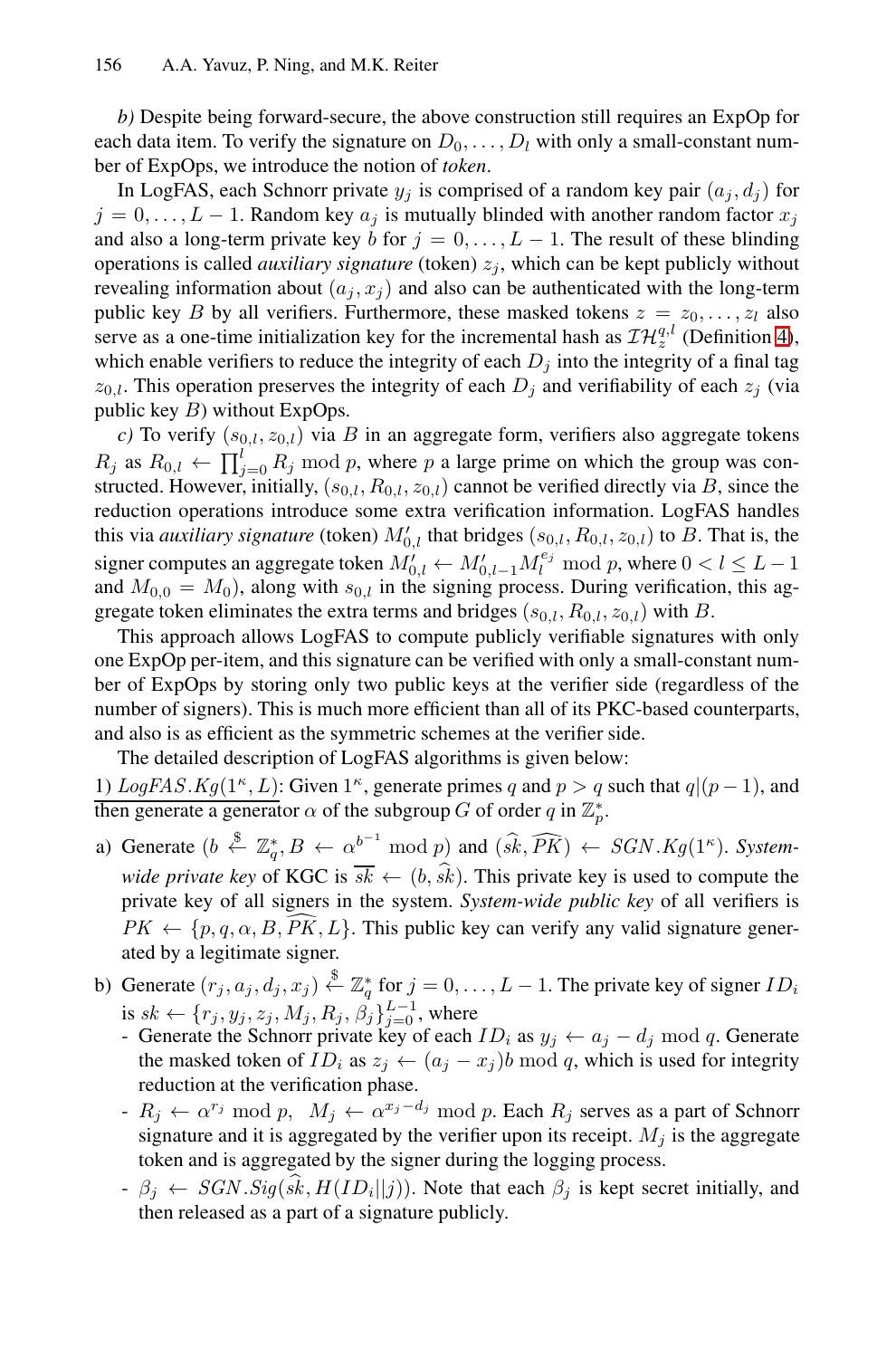2)  $LogFAS.FASig(\langle r_l, y_l, z_l, M_l, R_l, \beta_l \rangle, D_l, \sigma_{0,l-1})$ : Given  $\sigma_{0,l-1}$  on  $D_0, \ldots, D_{l-1}$ , compute  $\sigma_{0,l}$  on  $D_0, \ldots, D_l$  as follows,

a)  $e_l \leftarrow H(D_l||l||z_l||R_l)$ ,  $M'_l \leftarrow M_l^{e_l} \mod p$ ,  $s_l \leftarrow r_l - e_l y_l \mod q$ ,

b)  $s_{0,l} \leftarrow s_{0,l-1} + s_l \mod q, \ (0 < l \leq L-1, s_{0,0} = s_0),$ 

c)  $M'_{0,l} \leftarrow M'_{0,l-1} M'_{l} \text{ mod } p, \quad (0 < l \leq L-1, M'_{0,0} = M_0),$ 

- d)  $\sigma_{0,l} \leftarrow \{s_{0,l}, M'_{0,l}, \beta_l, R_j, e_j, z_j\}_{j=0}^l$  and erase  $(r_l, y_l, s_{0,l-1}, s_l, \beta_{l-1})$ .
- 3)  $LogFAS.FAVer(PK, \langle D_0, \ldots, D_l \rangle, \sigma_{0,l})$  $LogFAS.FAVer(PK, \langle D_0, \ldots, D_l \rangle, \sigma_{0,l})$  $LogFAS.FAVer(PK, \langle D_0, \ldots, D_l \rangle, \sigma_{0,l})$ :
- a) If  $SGN$ .  $Ver(\widehat{PK}, H(ID_i||l), \beta_l) = 0$  then return 0, else continue,
- b) If  $\prod_{j=0}^{l} R_j \text{ mod } p = M'_{0,l} \cdot B^{z_{0,l}} \cdot \alpha^{s_{0,l}} \text{ mod } p$  holds return 1, else return 0, where  $z_{0,l} = \mathcal{I} \mathcal{H}_{z_0,...,z_l}^{q,l}(D_0||w||z_0|| R_0,...,D_l||w||z_l||R_l).$

#### **4.2 Selective Verification with LogFAS**

All the previous FSA constructions (e.g., [17–19, 29, 30]) verify the set of log entries via only the final aggregate signature to prevent the truncation attack and save the storage. However, this approach causes performance drawbacks: (i) The verification of any subset of log entries requires the verification of the entire set of log entries (i.e., always  $O(L)$  ExpOps for the subset verification). (ii) The failure of signature verification does not give any information about which log entries were corrupted.

Ma et al. proposed immutable-FssAgg (iFssAgg) schemes in [20] to allow finegrained verification without being vulnerable to truncation attacks. However, iFssAgg schemes double the si[gnin](#page-14-4)g/verifying costs of their base schemes. In addition, even if the signature verification fails due to only a few corrupted log entries (i.e., accidentally damaged entry(ies)), detecting which log entry(ies) is (are) responsible for the failure requires verifying each individual signature.

<span id="page-9-0"></span>LogFAS can address the above problems via a simple variati[on](#page-14-4) [w](#page-14-4)ithout incurring any additional costs: The signer keeps *all* signatures and tokens in their individual forms (including  $s_i$  for  $j = 0, \ldots, l$ ) without aggregation. The verifiers can aggregate them according to their needs by preserving the security and verifiability. This offers performance advantages over iFssAgg schemes [20]:

(i) L[og](#page-9-0)FAS protects the number of log entries via pre-computed tokens  $\beta_0, \ldots, \beta_l$ , and therefore individual signatures can be kept without a truncation risk. This eliminates the necessity of costly immutability strategies used in iFssAgg schemes [20]. Furthermore, a verifier can selectively aggregate any subset of  $l' < l$  log entries and verify them by performing only a small-constant number of ExpOps as in the original LogFAS. This is much more efficient than the iFssAgg schemes, which require  $O(2l')$ ExpOps.

(ii) LogFAS can use a recursive subset search strategy to identify corrupted log entries causing the verification failure faster than linear search<sup>4</sup>. That is, the set of log en-

<sup>4</sup> Note that the previous PKC-based audit logging schemes *cannot* use such a recursive subset search strategy to identify corrupted log entries with a sub-linear number ExpOps, since they always require linear number of ExpOps to verify a given subset from the entire log entry set (in contrast to LogFAS that requires  $O(1)$ ExpOp to verify a given subset).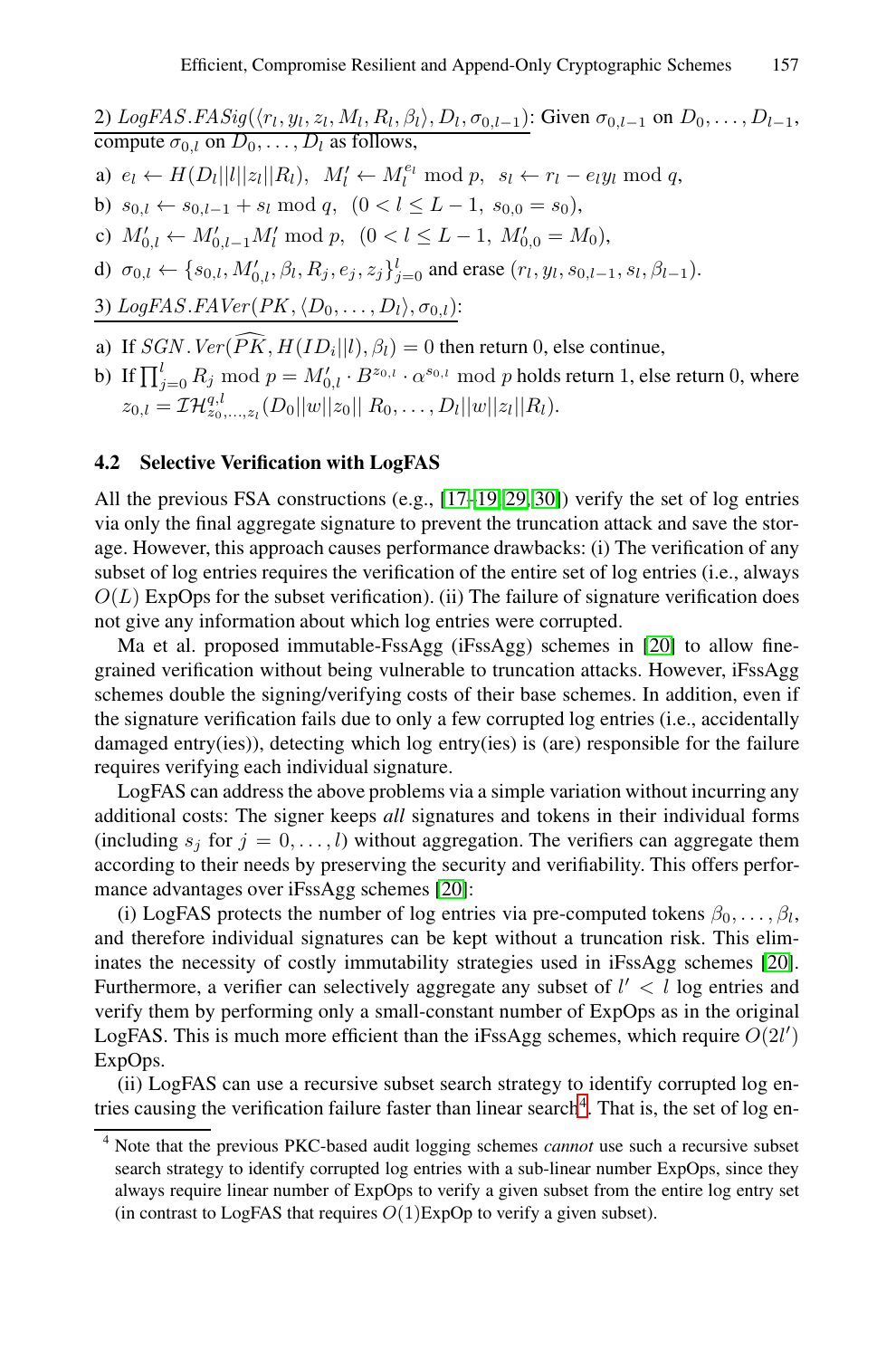#### 158 A.A. Yavuz, P. Ning, and M.K. Reiter

tries is divided into subsets along with their corresponding individual signatures. Each subset is then independently verified by *LogFAS*.*AVer* via its corresponding aggregate signature, which is efficiently computed from individual signatures. Subsets returning 1 are eliminated from the search, while each subset returning 0 is again divided into subsets and verified by *LogFAS*.*AVer* as described. This subset search continues recursively until all the corrupted log entries are identified.

<span id="page-10-1"></span><span id="page-10-0"></span>The above strategy can quickly identify the corrupted entries when most log entries are intact. For instance, if only one entry is corrupted, it can identify the corrupted entry by performing  $(2 \log_2 l)$  ExpOps +  $O(l)$  hash operations. This is much faster than linear<br>search used in the previous PKC based schemes, which always requires  $O(l)$  ExpOps search used in the previous PKC-based schemes, which always requires  $O(l)$  ExpOps  $+ O(l)$  hash operations.

Recursive subset strategy remains more efficient than linear search as long as the number of corrupted entries c satisfies  $c \leq \frac{l}{2 \log_2 l}$ . When  $c > \frac{l}{2 \log_2 l}$ , depending on c and the distribution of corrupted entries, recursive subset search might be more costly than linear search. To minimize the performance loss in such an inefficient case, the verifier can switch from recursive subset search t[o t](#page-10-1)he linear search if the recursive division and search step continuously returns 0 for each verified subset. The verifier can ensure that the performance loss due to an inefficient case does not exceed the average gain of an efficient case by setting the maximum number of recursive steps to be executed to  $l'/2 - \log_2 l'$  for each subset with  $l'$  entries.

## **5 Security Analysis**

<span id="page-10-2"></span>We prove that LogFAS is a *FWEU-CMA* signature schem[e in](#page-15-3) Theorem 1 below. **Theorem 1.**  $Adv_{LogFAS}^{FWEU-CMA}(t, L, \mu)$  is bounded as follows,

$$
Adv_{LogFAS}^{FWEU-CMA}(t, L, \mu) \le L \cdot Adv_{Schnorm}^{EU-CMA}(t', 1, \mu') +
$$
  

$$
Adv_{SGN}^{EU-CMA}(t'', L, \mu'') + Adv_{TH_2^{q,L}}^{TCR}(t'''),
$$

where  $t' = O(t) + L \cdot O(\kappa^3)$  and  $\mu' = \mu/L$ .

The proof of the theorem can be found in our accompanying technical report [31].

**Remark 1.** Another security concern in audit logging is *delayed detection* identified in [19]. In delayed detection, log verifiers cannot detect whether the log entries are modified until an online TTP provides auxiliary keying information to them. LogFAS does not rely on an online TTP support or time factor to achieve the signature verification, and therefore it is not prone to delayed detection.

### **6 Performance Analysis and Comparison**

In this section, we present the performance analysis of LogFAS and compare it with previous schemes.

**Computational Overhead:** From a verifier's perspective, LogFAS requires only a small-constant number of modular exponentiations regardless of the number of log entries to be verified. Therefore, it is much more efficient than all PKC-based schemes,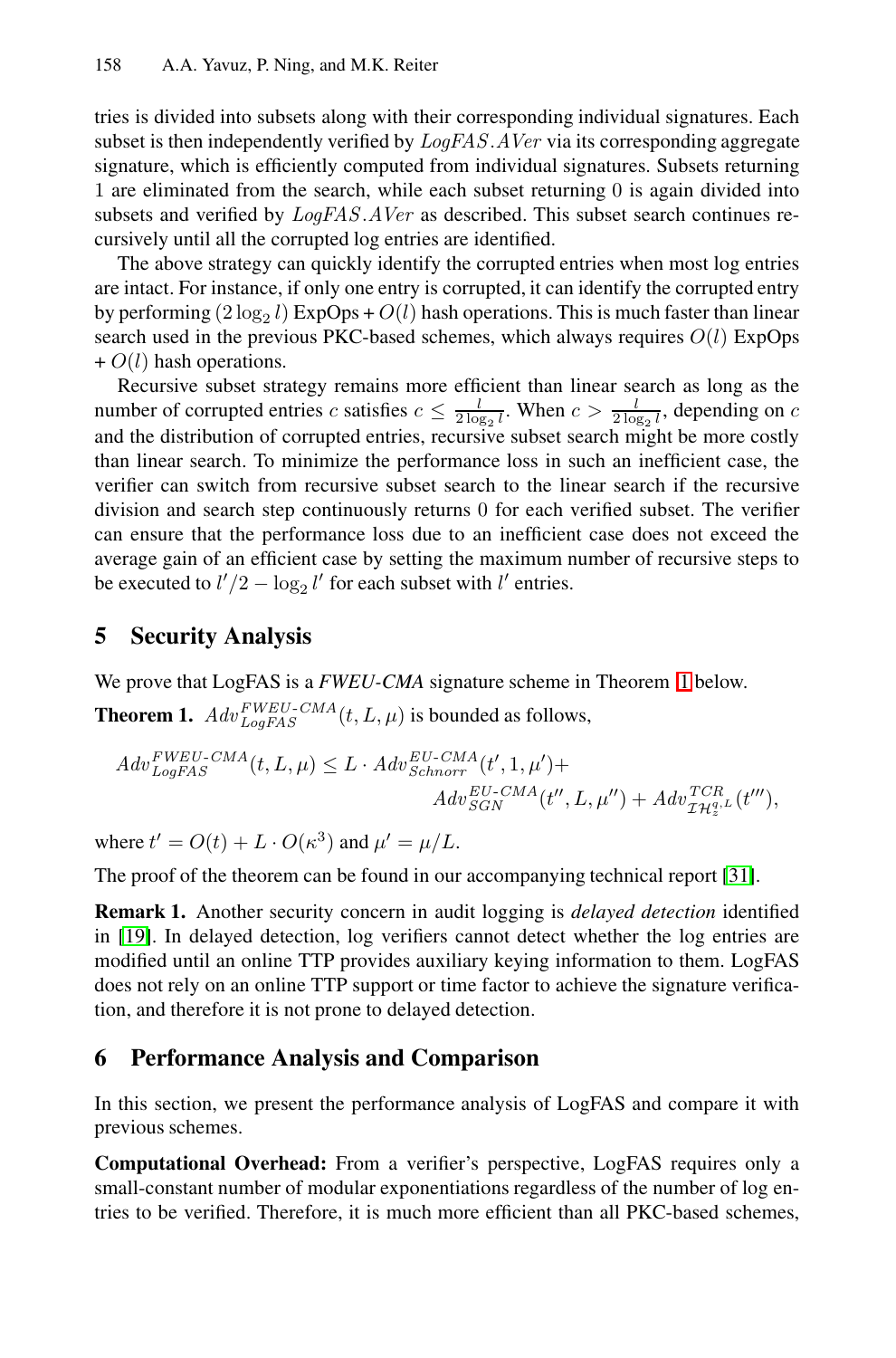|      |                            | PKC-based            |              |                                                                         |                                |                 |                                      |                 |  |  |  |
|------|----------------------------|----------------------|--------------|-------------------------------------------------------------------------|--------------------------------|-----------------|--------------------------------------|-----------------|--|--|--|
|      | <b>Criteria</b>            | LogFAS               | FssAgg       | iFssAgg /                                                               |                                | Logcrypt        | <b>BAF</b>                           | Sym.            |  |  |  |
|      |                            | $10^4$               | BLS/i        | BM/i                                                                    | AR/1                           |                 |                                      |                 |  |  |  |
|      | <b>Off.</b> $Kg, L = 10^4$ | $5.06 \times 10^{4}$ |              | $3.3 \times 10^3$ 8.8 $\times 10^4$ 1.7 $\times 10^5$ 2.6 $\times 10^4$ |                                |                 | $4 \times 10^4$                      | $\overline{2}0$ |  |  |  |
|      | $Sig\&Upd(1)$              | 1.2                  | 1.8 / 3.6    | 26.                                                                     | 28/56                          | 2.05            | 0.007                                | 0.004           |  |  |  |
| Onl. | 10 <sup>4</sup>            | 72.87                | 4.8          |                                                                         | $10^{3}1.6$<br>$\times 10^{5}$ | $\times 10^{5}$ | $0.2 \times 10^3$                    | 0.2             |  |  |  |
|      | Ver.<br>$= 10^{3}$         | 75.2                 | 4.8          |                                                                         | 8                              | $1.5\,$         | $\times 10^{4}$ 2.05 $\times 10^{3}$ | $\overline{c}$  |  |  |  |
|      | 10                         | 98.12                | $2.6 \times$ |                                                                         |                                | $\times$        | $10^{\circ}2.04 \times$              | 19.9            |  |  |  |
|      |                            |                      |              |                                                                         |                                |                 |                                      |                 |  |  |  |

<span id="page-11-0"></span>**Table 2.** Execution time (in ms) comparison of LogFAS and its counterparts

whic[h re](#page-14-8)quire one modular exponentiation (or a pairing) per log entry. Besides, it does not double the verific[atio](#page-15-4)n cost to prevent the truncation attacks, providing further effi[c](#page-11-0)iency over iFssAgg schemes [20]. The verification of subsets from these entries with LogFAS is also much more efficient than all of its counterparts.

From a logger's perspective, LogFAS is also more efficient than its PKC-based counterparts with the exception of BAF.

We prototyped our schemes and their counterparts on a computer with an  $Intel(R)$ Xeon(R)-E5450 3GHz CPU and 4GB RAM running Ubuntu 9.04. We tested LogFAS, BAF [29], FssAgg-BLS [18], L[og](#page-11-1)crypt (with DSA), and the symmetric schemes (e.g., [7, 1[8,](#page-12-0) 25]) using the MIRACL library [27], and FssAgg-AR/BM using the NTL library [28] 5. Table 2 compares the computational cost of LogFAS with its counterparts numerically in terms of their execution times (in ms). The execution time differences with LogFAS and its PKC-based counterparts grow linearly with respect to the number of log entries to be verified. Initially, the symmetric schemes are more efficient than all PKC-based schemes, including ours. However, since the verification operations of Log-FAS are dominated by  $H$ , their efficiency become comparable with symmetric schemes as the number of log entries increases (e.g.,  $l = 10^4$ )<sup>6</sup>.

<span id="page-11-1"></span>Figure 1 and Figure 2 further compare LogFAS and previous schemes that allow public verification in terms of signature generation and verification times as the number of log entries increases. These figures demonstrate that LogFAS is the most verifier computationally efficient scheme among all these choices. It is also more efficient than its counterparts for the signature [gene](#page-14-16)ration with the [exc](#page-14-3)[ept](#page-14-8)ion of BAF.

All PKC-based schemes require  $O(L)$  ExpOps in the key generation phase.

**Signature/Key/Data Storage and Transmission Overheads:** LogFAS is a verifier storage f[rien](#page-14-3)dly scheme; it requires each verifier to store only two public keys and an index along with system-wide parameters (e.g.,  $|q| + |4p|$ ), regardless of the number of signers or the number of log entries to be verified.

<sup>5</sup> Suggested bit lengths to achieve 80-bit security for each compared schemes are as follows (based on the parameters suggested by Lenstra et al. in [16] and Ma et al. in [17, 18]): Large primes ( $|p| = 2048$ ,  $|q| = 1600$ ) for LogFAS and Logcrypt, primes ( $|p'| = 512$ ,  $|q'| = 160$ ) for BAF and FssAgg-BLS,  $(|n'| = 1024, z = 160)$  for FssAgg-AR and FssAgg-BM, where  $n'$  is Blum-Williams integer [17].

 $6$  To achieve TCR property for  $TH$ , LogFAS uses relatively larger modulo sizes than its counterparts. However, since LogFAS requires only a small-constant number of ExpOps for the signature verification and a single ExpOp for the signature generation, the effect of large modulo size over its performance is negligible.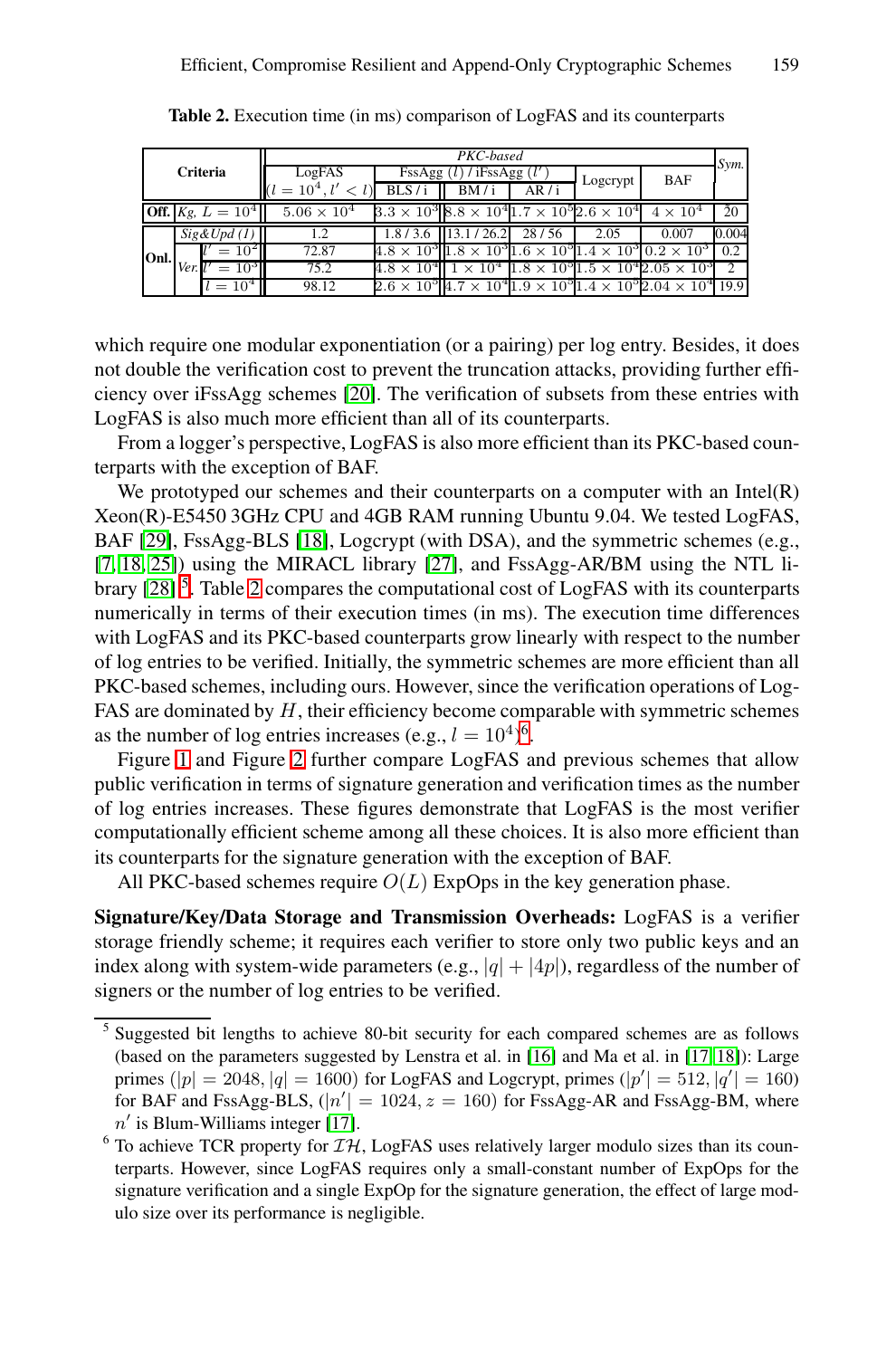<span id="page-12-0"></span>

**Fig. 1.** Signing time comparison of LogFAS and **Fig. 2.** Verification time comparison of LogFAS its counterparts (in ms) and its counterparts (in ms)

|  |  |  | <b>Table 3.</b> Key size, signature size and storage overheads of LogFAS and previous schemes |  |  |  |
|--|--|--|-----------------------------------------------------------------------------------------------|--|--|--|
|  |  |  |                                                                                               |  |  |  |
|  |  |  |                                                                                               |  |  |  |

|                     | PKC-based        |            |                  |                                      |                  |                          |         |  |  |  |  |
|---------------------|------------------|------------|------------------|--------------------------------------|------------------|--------------------------|---------|--|--|--|--|
| Criteria            | LogFAS           | <b>BAF</b> |                  | FssAgg Schemes [19, 20]              |                  | Svm.                     |         |  |  |  |  |
|                     |                  |            | <b>BLS</b> [18]  | BМ                                   | AR [17]          | Logcrypt [12]            | 24, 25] |  |  |  |  |
| Key size            | $\boldsymbol{v}$ | 3 a        |                  | $\boldsymbol{n}$<br>$\boldsymbol{z}$ | 3 n'             | η                        | Η       |  |  |  |  |
| Sig. Sig.<br>. sıze | $\boldsymbol{p}$ | q          | $\boldsymbol{v}$ | $\lfloor n \rfloor$                  | $\boldsymbol{n}$ |                          | H       |  |  |  |  |
| Storage             | $\boldsymbol{p}$ |            |                  | n                                    | 4 n'             |                          | Η       |  |  |  |  |
| Key size<br>Ver.    | 4 p              | 2 p        |                  | $\boldsymbol{n}$<br>$\boldsymbol{z}$ | 3 n'             | $\boldsymbol{\eta}$<br>— | Н       |  |  |  |  |
| Storage             | 4 p              |            |                  |                                      | зп               |                          |         |  |  |  |  |
|                     |                  |            |                  |                                      |                  |                          |         |  |  |  |  |

The values in this table are simplified by omitting some constant/neglibigle terms. For instance, the overhead of data items to be transmitted are the same for all compared schemes and therefore are omitted.

In [L](#page-14-2)[ogF](#page-14-7)[AS](#page-14-3)[,](#page-14-4) [th](#page-14-4)[e](#page-14-10) [ap](#page-14-10)pend-only signature size is  $|q|$ . The key/token and data storage overheads on the logger side are linear as  $O(L(5|q|+2|p|))+O(l|D|)$  (assuming *SGN* is chosen as Schnorr [26]). LogFAS transmits a token set along with each data item requiring  $O(l(|q|+|p|+|D|))$  transmission in total. The fine-grain verification introduces  $O(l')$  extra storage/communication overhead due to the individual signatures.

From a verifier's perspective, LogFAS is much more storage efficient than all existing schemes, which require either  $O(L \cdot S)$  storage (e.g., FssAgg-BLS [18] and BAF [29]), or  $O(S)$  storage (e.g., [7, 12, 17, 20, 25]). Fro[m](#page-14-2) [a lo](#page-14-10)gger's perspective, all the compared schemes both accumulate (store) and transmit linear number of data items (i.e.,  $O(l)|D|$ ) until their verifiers become available to [them](#page-14-0)[. T](#page-14-4)his dominates the main storage and [com](#page-14-8)munication overhead for these sc[hem](#page-14-7)[es.](#page-14-3) [In](#page-14-4) addition to this, LogFAS requires linear key storage overhead at the logger side, which is slightly less efficient than [17, 18, 29]. LogFAS with fine-grained verification and its counterpart iFssAgg schemes [20] both require linear key/signature/data storage/transmission overhead.

**Availability, Applicability and Security:** The symmetric schemes [7, 25] are not publicly verifiable and also require online server support to verify log entries. Furthermore, they are vulnerable to both truncation and delayed detection attacks [19, 20] with the exception of FssAgg-MAC [18]. In contrast, PKC-based schemes [12, 17–20] are pub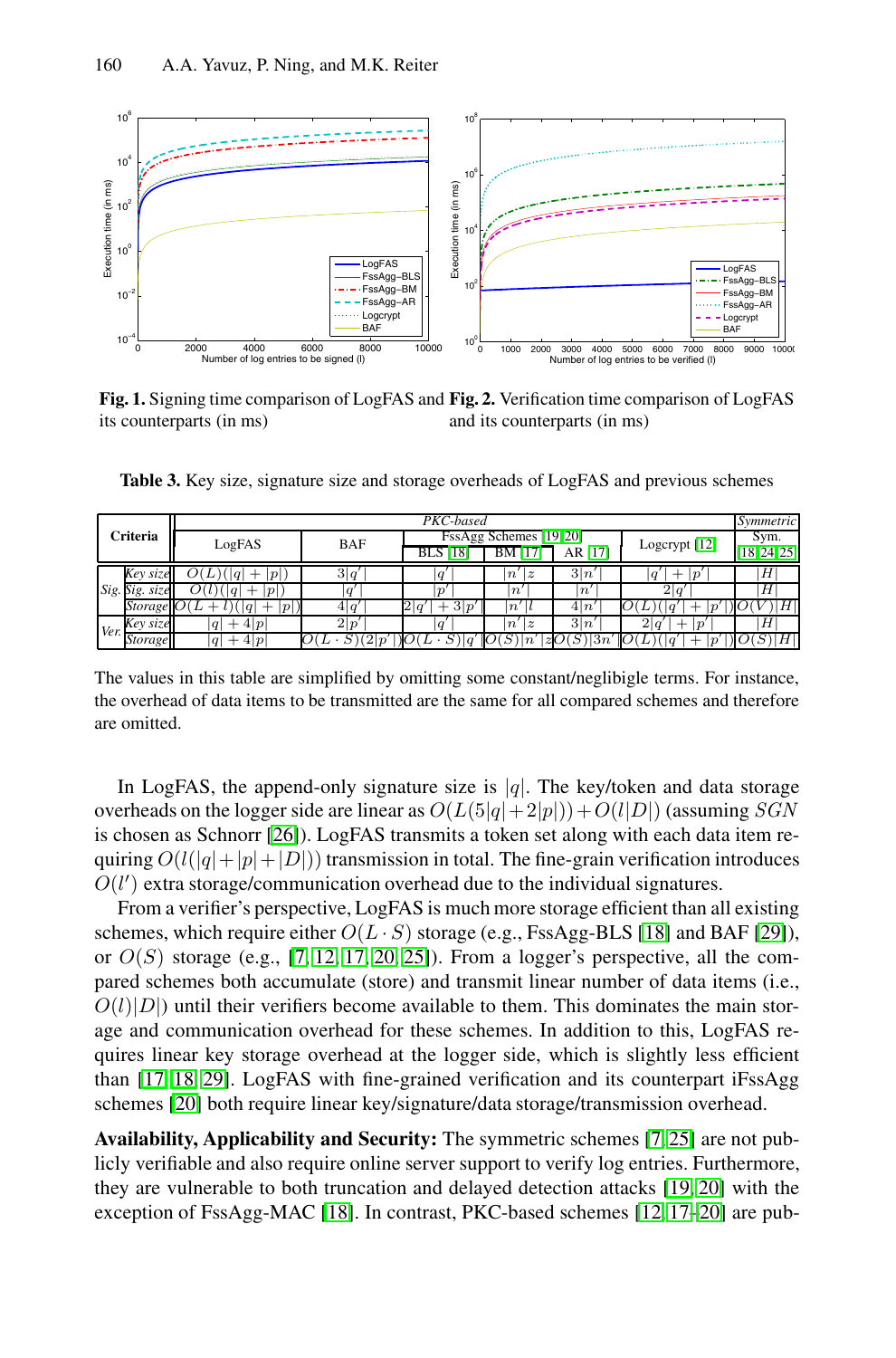licly verifiable without requiring online server support, and they are secure against the truncation and delayed detection attacks, with the exception of Logcrypt [12].

# **7 Related Work**

Most closely related are those forward-secure audit logging schemes [6,7,12,17–20,25, 29]. The comparison of these schemes with LogFAS has been presented in Section 6.

Apart fr[o](#page-14-6)[m th](#page-14-18)e above schemes, there is a set of works complementary to ours. Itkis [14] proposed cryptographic tamper resistance techniques that can detect tampering even if all the keying material is compromised. LogFAS can be combined with Itkis model as any forward-secure signature [14]. Yavuz et al. [30] proposed a Hashbased Forward-Secure and Aggregate Signature Scheme (HaSAFSS) for unattended wireless sensor networks, which uses timed-release encryption to achieve computational efficiency. Davis et al. proposed time-scoped search techniques on encrypted audit logs [10]. There are also authenticated data structures that can be used for audit logging in distributed systems [9,22]. LogFAS can serve as a digital signature primitive needed by these constructions.

# <span id="page-13-0"></span>**8 Conclusion**

<span id="page-13-4"></span><span id="page-13-2"></span><span id="page-13-1"></span>In this paper, we proposed a new forward-secure and append-only audit logging scheme called LogFAS. LogFAS achieves public verifiability without requiring any online trusted server support, and is secure against truncation and delayed detection attacks. LogFAS is much more computationally efficient than all existing PKC-based alternatives, with a performance comparable to symmetric schemes at the verifier side. Log-FAS is also the most verifier storage efficient scheme among all existing alternatives. Last, a variation of LogFAS enables selective subset verification and efficient search of corrupted log entries. Overall, our comparison with the existing schemes shows that LogFAS is an ideal choice for secure audit logging by offering high efficiency, security, and public verifiability simultaneously for real-life applications.

## <span id="page-13-3"></span>**References**

- 1. Abdalla, M., Reyzin, L.: A New Forward-Secure Digital Signature Scheme. In: Okamoto, T. (ed.) ASIACRYPT 2000. LNCS, vol. 1976, pp. 116–129. Springer, Heidelberg (2000)
- 2. Anderson, R.: Two remarks on public-key cryptology, invited lecture. In: Proceedings of the 4th ACM Conference on Computer and Communications Security (CCS 1997) (1997)
- 3. Bellare, M., Micciancio, D.: A New Paradigm for Collision-Free Hashing: Incrementality at Reduced Cost. In: Fumy, W. (ed.) EUROCRYPT 1997. LNCS, vol. 1233, pp. 163–192. Springer, Heidelberg (1997)
- 4. Bellare, M., Rogaway, P.: Random oracles are practical: A paradigm for designing efficient protocols. In: Proceedings of the 1st ACM Conference on Computer and Communications Security (CCS 1993), pp. 62–73. ACM, NY (1993)
- 5. Bellare, M., Rogaway, P.: Collision-Resistant Hashing: Towards Making UOWHFs Practical. In: Kaliski Jr., B.S. (ed.) CRYPTO 1997. LNCS, vol. 1294, pp. 470–484. Springer, Heidelberg (1997)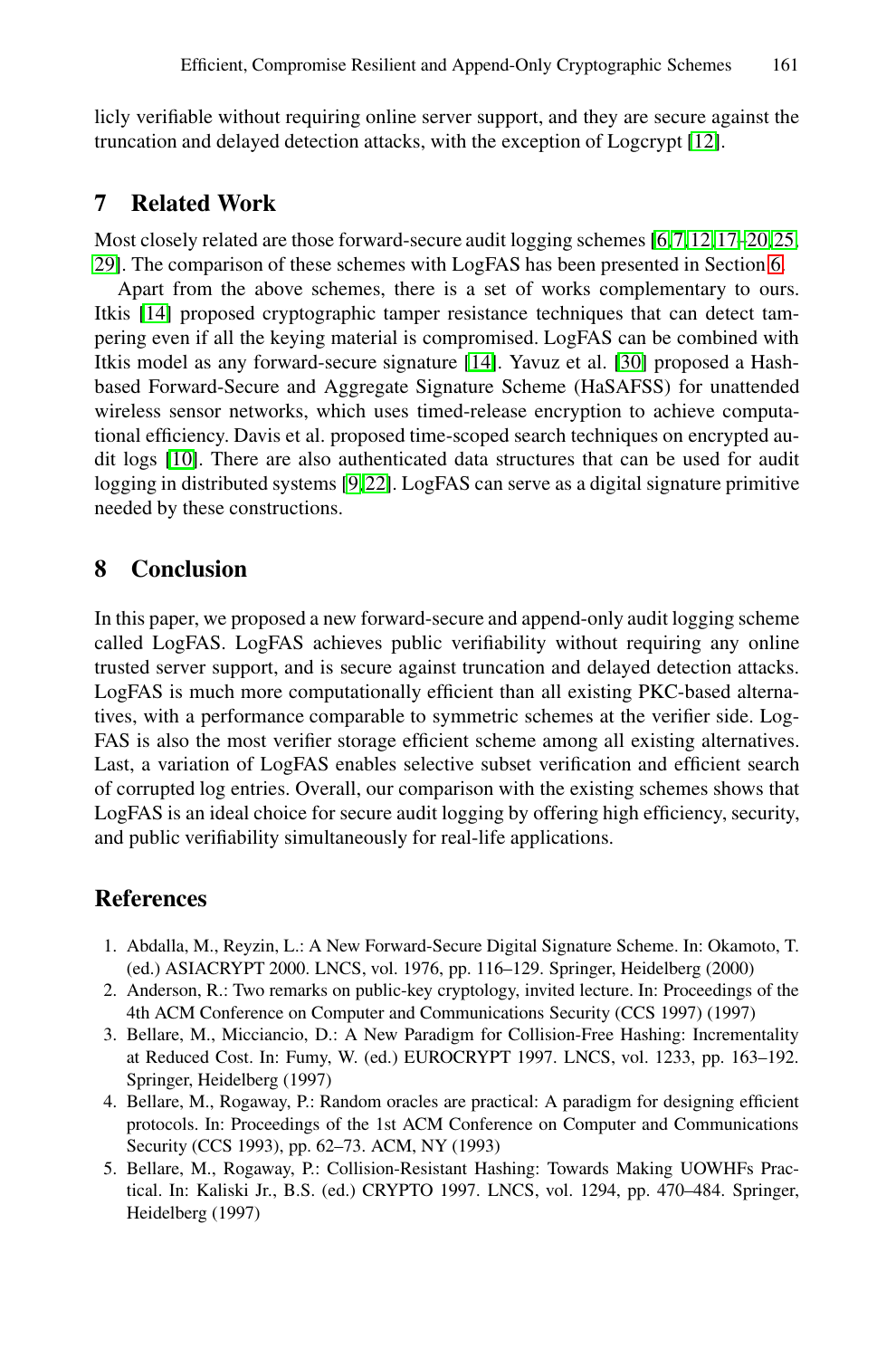- <span id="page-14-14"></span><span id="page-14-9"></span><span id="page-14-6"></span><span id="page-14-2"></span>6. Bellare, M., Yee, B.S.: Forward integrity for secure audit logs. Technical report, San Diego, CA, USA (1997)
- 7. Bellare, M., Yee, B.S.: Forward-Security in Private-Key Cryptography. In: Joye, M. (ed.) CT-RSA 2003. LNCS, vol. 2612, pp. 1–18. Springer, Heidelberg (2003)
- <span id="page-14-5"></span>8. Boneh, D., Gentry, C., Lynn, B., Shacham, H.: Aggregate and Verifiably Encrypted Signatures from Bilinear Maps. In: Biham, E. (ed.) EUROCRYPT 2003. LNCS, vol. 2656, pp. 416–432. Springer, Heidelberg (2003)
- <span id="page-14-7"></span>9. Crosby, S., Wallach, D.S.: Efficient data structures for tamper evident logging. In: Proceedings of the 18th Conference on USENIX Security Symposium (August 2009)
- <span id="page-14-12"></span>10. Davis, D., Monrose, F., Reiter, M.: Time-Scoped Searching of Encrypted Audit Logs. In: L´opez, J., Qing, S., Okamoto, E. (eds.) ICICS 2004. LNCS, vol. 3269, pp. 532–545. Springer, Heidelberg (2004)
- 11. Fall, K.: A delay-tolerant network architecture for challenged internets. In: Proceedings of the 9th Conference on Applications, Technologies, Architectures, and Protocols for Computer Communications (SIGCOMM 2003), pp. 27–34. ACM (2003)
- <span id="page-14-13"></span>12. Holt, J.E.: Logcrypt: Forward security and public verification for secure audit logs. In: Proc. of the 4th Australasian Workshops on Grid Computing and e-Research (ACSW 2006), pp. 203–211 (2006)
- <span id="page-14-16"></span><span id="page-14-3"></span>13. Impagliazzo, R., Naor, M.: Efficient cryptographic schemes provably as secure as subset sum. In: Proceedings of the 30th Annual Symposium on Foundations of Computer Science, pp. 236–241. IEEE Computer Society, Washington, DC (1989)
- 14. Itkis, G.: Cryptographic tamper evidence. In: Proc. of the 10th ACM Conference on Computer and Communications Security (CCS 2003), pp. 355–364. ACM, New York (2003)
- <span id="page-14-8"></span><span id="page-14-0"></span>15. Krawczyk, H.: Simple forward-secure signatures from any signature scheme. In: Proceedings of the 7th ACM Conference on Computer and Communications Security (CCS 2000), pp. 108–115. ACM (2000)
- 16. Lenstra, A.K., Verheul, E.R.: Selecting cryptographic key sizes. Journal of Cryptology 14(4), 255–293 (2001)
- <span id="page-14-4"></span><span id="page-14-1"></span>17. Ma, D.: Practical forward secure sequential aggregate signatures. In: Proceedings of the 3rd ACM Symposium on Information, Computer and Communications Security (ASIACCS 2008), pp. 341–352. ACM, NY (2008)
- <span id="page-14-18"></span>18. Ma, D., Tsudik, G.: Forward-secure sequential aggregate authentication. In: Proceedings of the 28th IEEE Symposium on Security and Privacy (S&P 2007), pp. 86–91 (May 2007)
- <span id="page-14-15"></span>19. Ma, D., Tsudik, G.: A new approach to secure logging. In: Proc. of the 22nd Annual IFIP WG 11.3 Working Conference on Data and Applications Security (DBSEC 2008), pp. 48–63 (2008)
- <span id="page-14-17"></span>20. Ma, D., Tsudik, G.: A new approach to secure logging. ACM Transaction on Storage (TOS) 5(1), 1–21 (2009)
- <span id="page-14-10"></span>21. Oprea, A., Bowers, K.D.: Authentic Time-Stamps for Archival Storage. In: Backes, M., Ning, P. (eds.) ESORICS 2009. LNCS, vol. 5789, pp. 136–151. Springer, Heidelberg (2009)
- <span id="page-14-11"></span>22. Papamanthou, C., Tamassia, R., Triandopoulos, N.: Authenticated hash tables. In: Proc. of the 15th ACM Conference on Computer and Communications Security (CCS 2008), pp. 437–448. ACM, New York (2008)
- 23. Pointcheval, D., Stern, J.: Security Proofs for Signature Schemes. In: Maurer, U.M. (ed.) EUROCRYPT 1996. LNCS, vol. 1070, pp. 387–398. Springer, Heidelberg (1996)
- 24. Schneier, B., Kelsey, J.: Cryptographic support for secure logs on untrusted machines. In: Proc. of the 7th Conference on USENIX Security Symposium. USENIX Association (1998)
- 25. Schneier, B., Kelsey, J.: Secure audit logs to support computer forensics. ACM Transaction on Information System Security 2(2), 159–176 (1999)
- 26. Schnorr, C.: Efficient signature generation by smart cards. Journal of Cryptology 4(3), 161–174 (1991)